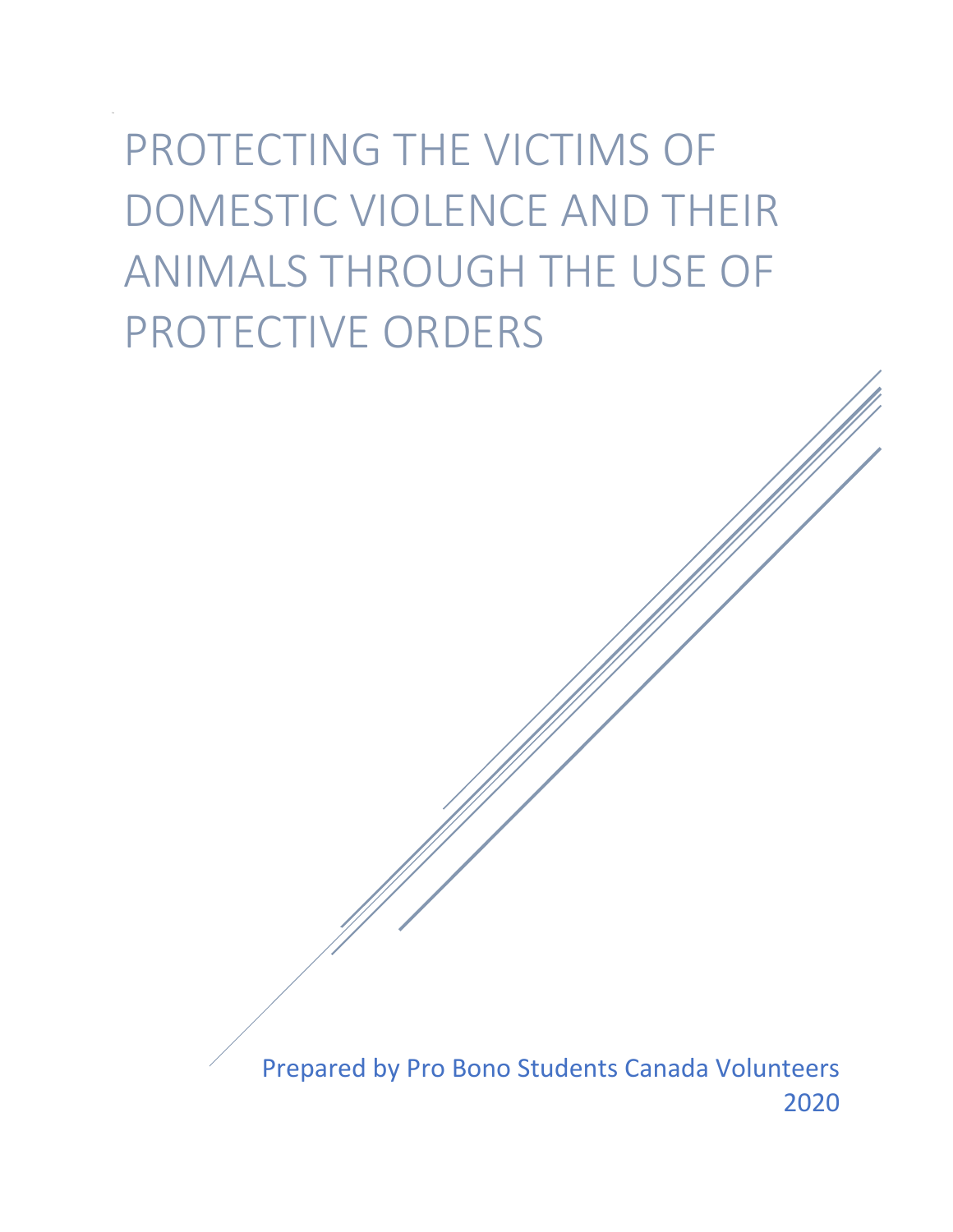#### **Introduction**

Ownership of animals is a barrier for many victims from accessing domestic violence services like shelters or transition houses. While lawmakers have attempted to protect animals from abuse or neglect, there is a legislative gap in situations of interpersonal violence. The failure to include pets or animals in family violence legislation could have serious implications for individuals who may not know that their pets can be included in protective orders. The Province of Saskatchewan is lacking in its need to address high rates of intimate partner violence. The connection between animal abuse and domestic violence has long been identified and referred to as "the link". Legal reform should focus on improving the ability for victims of domestic violence to escape violent conditions and ensure the safety of their pets in the process. This can be done through a shift away from a legal view of animals as property and recognizing the psychological connection between humans and their pets. We contend that treating pets as property results in harm to animals and potentially leads to adverse effects to humans. Educational resources regarding this matter should be provided for members of the legal community. This can encourage lawyers and judges to directly address any issues relating to animals when dealing with victims of interpersonal violence. Although policy reform has been slow, we hope that future generations of legal professionals will aid in this shift away from treating animals as property through the recent emergence of animal law focused classes in several Canadian law schools.

#### **Discussion**

#### *A. Animals as Property*

Pet owners across the country view animals as more than movable property. However, this view is not reflected in the law. A study conducted by the Alberta SPCA in 2012, revealed that over half of the women in emergency shelters who owned pets, delayed leaving their abusive partner out of

1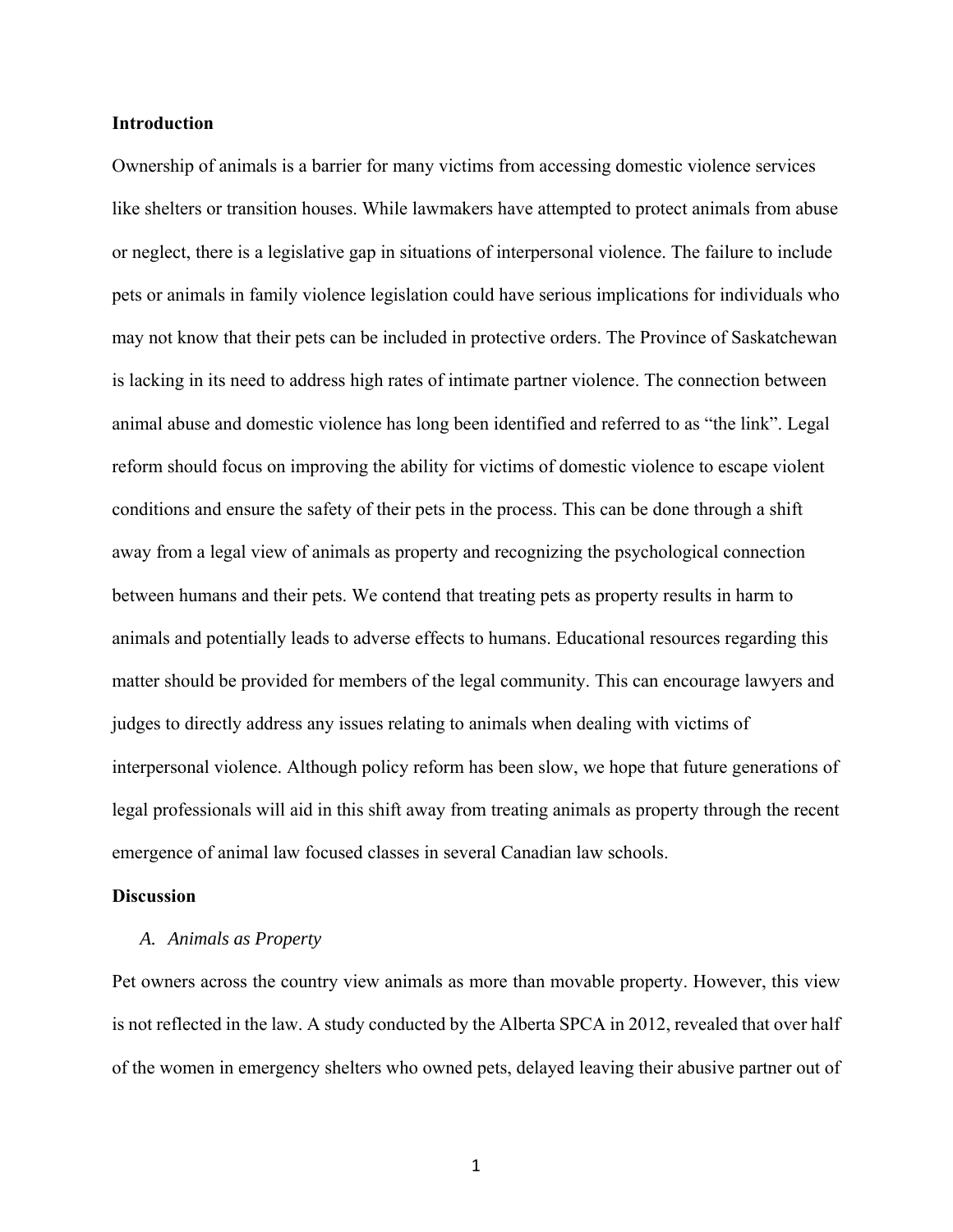fear that their pets would be harmed.<sup>1</sup> Currently, in Saskatchewan *The Victims of Interpersonal Violence Act*,<sup>2</sup> has no mention of pets or animals, or how they can be included in an emergency intervention order.<sup>3</sup> A review of Canadian legislation demonstrates that only two provinces in the country include the term "pets" or "animals" under their respective family violence legislation. British Columbia's *Family Law Act* defines family violence as: "intimidation, harassment, coercion or threats, including threats respecting other persons, pets or property."<sup>4</sup> [Emphasis added.] In Newfoundland the *Family Violence Protection Act*, includes the term "animals" in the definition of property.<sup>5</sup> This differs from jurisdictions across the United states of America, where thirty-five states allow the inclusion of pets in domestic violence orders.<sup>6</sup> The failure to include pets or animals in family violence legislation could have serious barriers for individuals who may not know that their pets can be included in Emergency Protection Orders.

The absence of animals in family violence legislation may be explained by the reluctance of many governments to regard animals as more than property and recognize them as sentient beings. However, certain jurisdictions have taken steps towards acknowledging animals as sentient beings in order to improve the legal standing of animals.

*B. Where in the world have animals been recognized as sentient beings?* 

Various jurisdictions around the world have modified legislation in order to acknowledge animals as sentient beings. In Australia, amendments to the *Animal Welfare Act* acknowledge that animals are sentient beings. Specifically, the objects of the *Act* state:

<sup>&</sup>lt;sup>1</sup> Tim Battle, "Including Pets in Protective Orders", *Law Now* (6 January 2014), online: https://www.lawnow.org/including-pets-in-protective-orders/. 2 *The Victims of Interpersonal Violence Act*, SS 1994, c V-6.02.

<sup>3</sup> *Ibid,* s 3. 4 *Family Law Act*, SBC 2011, c 25, s1[*Family Law Act*]. 5 *Family Violence Protection Act,* SNL 2005, c f-3., s 2(j).

<sup>6</sup> Michigan State University College of Law, *Map of State Laws Allowing Domestic Violence Orders to Include Pets* (2020), online: Animal Legal & Historical Center https://www.animallaw.info/content/map-state-laws-allowingdomestic-violence-orders-include-pets [*Michigan state University*].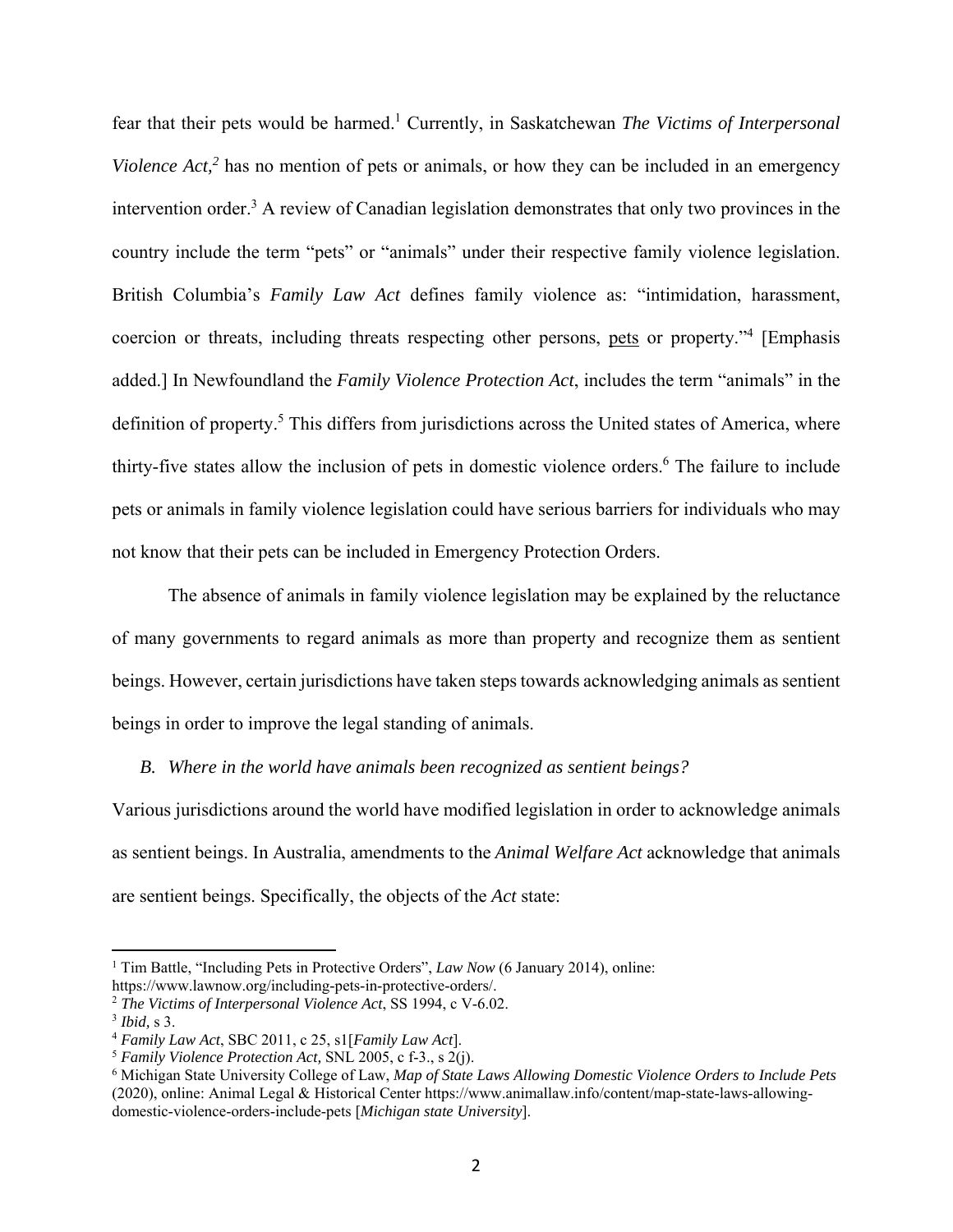4A (1) The main objects of this Act are to recognise that (a)animals are sentient beings that are able to subjectively feel and perceive the world around them; and (b)animals have intrinsic value and deserve to be treated with compassion and have a quality of life that reflects their intrinsic value; and (c)people have a duty to care for the physical and mental welfare of animals.<sup>7</sup>

This indicates a movement away from viewing pets as property, and a broader acceptance of the unique relationship that exists between humans and their respective animals. Additionally, in 2013 New Zealand amended the *Animal Welfare Act* in order to recognize animals as sentient and protect their welfare.<sup>8</sup> In 1997, the *Treaty of Amsterdam*, amended provisions in the European Union legislation to "ensure improved protection and respect for the welfare of animals as sentient beings."9 In Quebec*, Bill 54* in known as *An Act to improve the legal situation of animals* received Royal Assent in 2015, and was implemented to amend the Civil Code of Quebec. The Bill "provide<sup>[s]</sup> that animals are sentient beings and not property."<sup>10</sup> This was done with the purpose of ensuring that animals are treated according to their biological needs. However, Bill *54* does not fully dismiss the view of animals as property. The Bill clearly states that the Code provisions regarding property remain applicable to animals.<sup>11</sup> A further criticism seems to be the lack of protection for animals that are used for different purposes. S. 7 of the Bill states:

> 7. Despite sections 5 and 6, the following activities involving animals are allowed, to the extent that they are not otherwise practices or procedures that are prohibited by law or by regulation and they are carried on in accordance with generally recognized

<sup>7</sup> *Animal Welfare Act 1992* (ACT), A1992-45, s 4(1).

<sup>8</sup> *Animal Welfare Amendment Act 2015* ( No 2) (NZ), s 3(A).

<sup>9</sup> *Treaty of Amsterdam,* Belgium, Denmark, Germany, Ireland, Greece, Spain, France, Italy, Luxembourg, Netherlands, Austria, Portugal, Finland, Sweden, United Kingdom, 2 October 1997 UNTC (entered into force 1 May 1999).

<sup>&</sup>lt;sup>10</sup> Bill 54, *An Act to improve the legal situation of animals*,  $1^{st}$  Sess,  $41^{st}$  Leg, Quebec, 2015 (assented to 4 December 2015) [*Bill 54*]. 11 *Ibid,* s 1.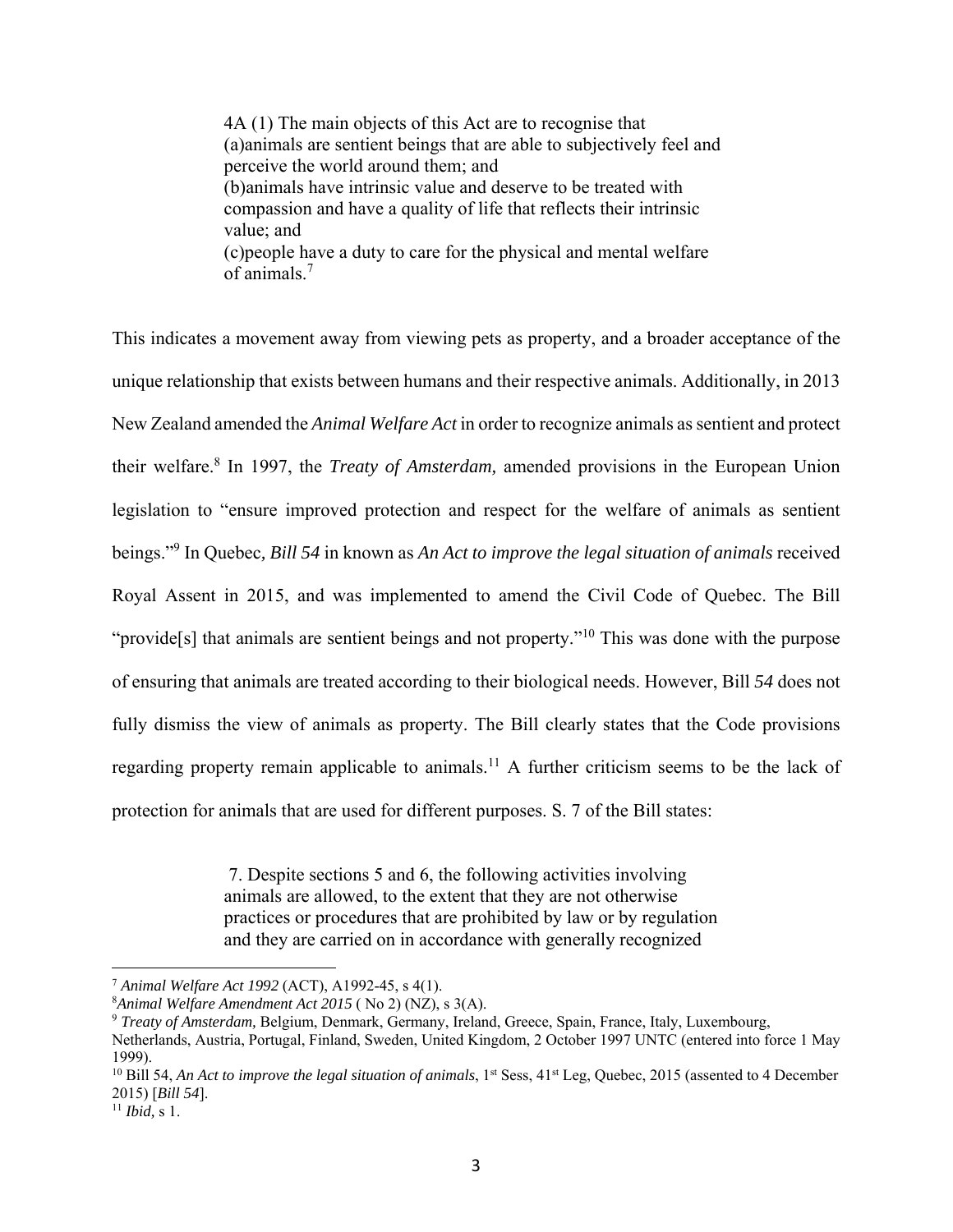rules: (1) agricultural, teaching or scientific research activities; and (2) veterinary surgeons' activities as part of their veterinary practice. For the purposes of subparagraph 1 of the first paragraph, "agricultural activities" means, in particular, (1) the use of animals for agricultural purposes; (2) the use of animals in agricultural exhibitions or fairs; (3) the slaughter of animals; or (4) euthanasia of animals.<sup>12</sup>

Despite these criticisms, the move towards recognizing animals as sentient beings will likely encourage an awareness for pets in situations of domestic violence. This could urge the direct inclusion of animals in the Emergency Protective Orders under a category outside the realm of property. Some Canadian judges have recognized that animals are more than mere property. Mr. Justice Renke emphasized this notion in *M.M.M. v B.D.M.*, where he noted that "I would add that the statutory language of "property damage" would not capture the proper significance of pets, who are (or at least may be) more than mere "property.""13 Additionally, the Alberta Court of Appeal in  $R$  v *S.E.A.*, noted that "sentient animals are not objects."<sup>14</sup>

The acknowledgement of the psychological connection that exists between people and their pets by the courts, will perhaps aid in reducing the percentage of individuals who delay leaving their abusive partners out of fear for the well-being of their pet.<sup>15</sup>

## *C. Psychological Connection Between Humans and Pets*

 A report to the Alberta SPCA indicated that "decision making regarding leaving an abusive situation was negatively impacted by the presence of companion animals, and perhaps to an even

<sup>&</sup>lt;sup>12</sup> *Ibid*, s 7.<br><sup>13</sup> *M.M.M. v B.D.M.*, 2017 ABQB 532 at para 40, AJ No 910.

<sup>&</sup>lt;sup>14</sup> *R v S.E.A.*, 2015 ABCA 182 at para 41, 600 AR 182.

<sup>&</sup>lt;sup>15</sup> Alberta SPCA, "Get Out" (August 2013).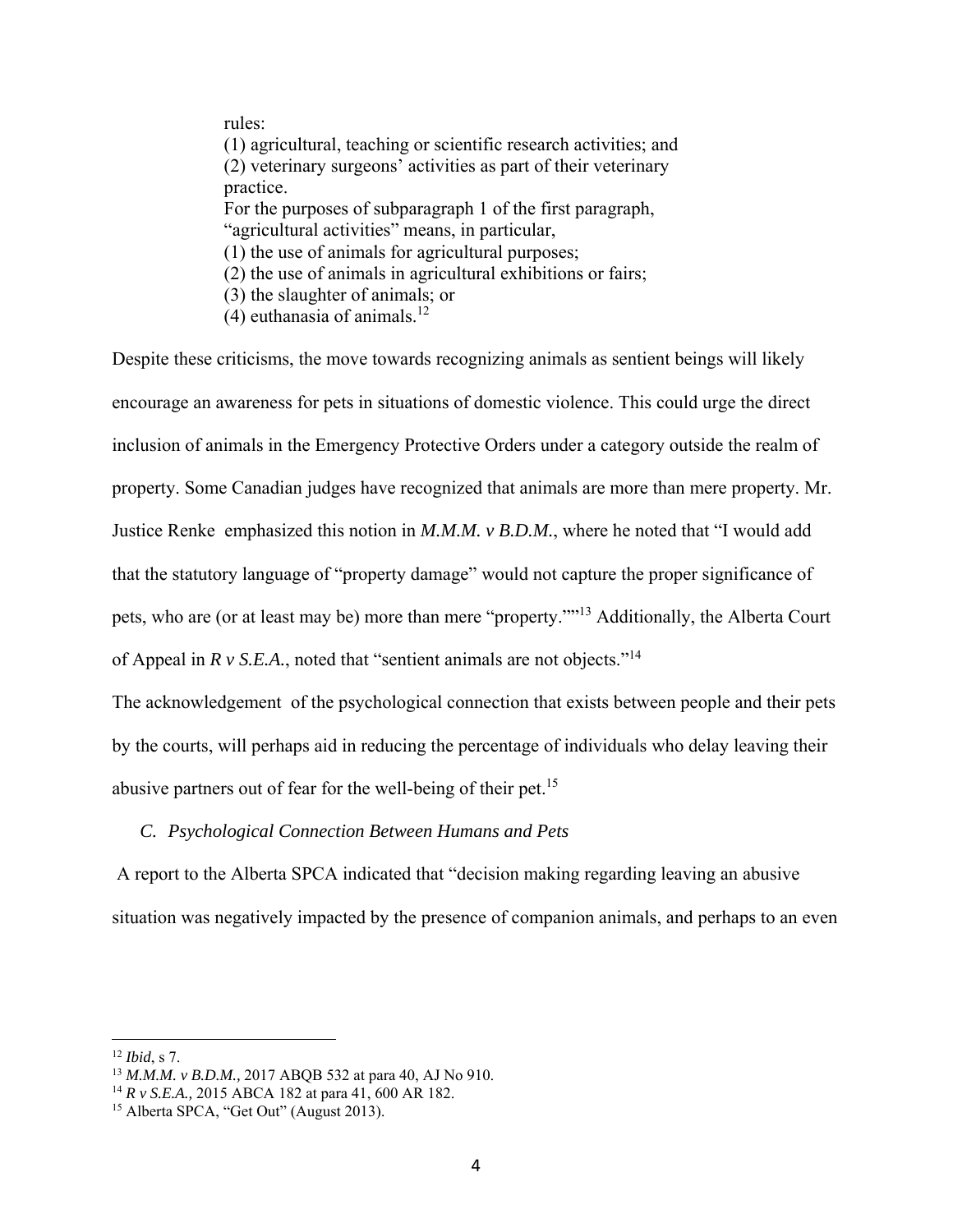greater degree, by the ownership of livestock."16 The connection between animal abuse and domestic violence has long been identified and referred to as "the link."17 As discussed, this has led to the inclusion of pets in protection orders in various states throughout the United States. Canadian case law indicates that "the link" has also been accepted. Dunnigan J., In *R v Wicker,*  stated that cases involving animal abuse usually follow a trend in that "the attack on the animal is often connected to a domestic relationship incident, invariably involving the offender exacting revenge on the other member of the relationship by injuring the pet."[Emphasis added.]<sup>18</sup> Similarly, Gorman J in *R v White*, recognized that the accused "killed one cat and injured another. However, his rage and anger [were] also directed at his former girlfriend."19 In *R v G.J.W.* "The link" was identified as one that aggravated the circumstances of the case. Specifically, Halley J., stated: "the Offender's son testified that, on one occasion, his father got so mad that he shot and killed their two pet dogs."<sup>20</sup> An further example of reference to "the link" by Canadian courts can be found if *R v Perrin.* The accused had tortured and injured his girlfriend's cat. F. Hoskins J., referred to the victim impact statement and noted that "[the victim] described the emotional impact that this offence has had upon her, which included loss of work and sleep… She also expressed her concern for her own safety."21 Finally, in *R v Zeller*, during a dispute the accused killed the couple's puppy. Van de Veen J., found that "the actions of the accused in killing the puppy were abusive acts perpetrated against his wife.<sup>"22</sup>

1

<sup>&</sup>lt;sup>16</sup> Donna Crawford and Veronika Bohac Clarke, "Inside the Cruelty Connection: The Role of Animals in Decision-Making by Domestic Violence Victims in Rural Alberta" (July 2012), online: *Alberta SPCA*  https://www.albertaspca.org/wp-content/uploads/2019/04/InsideTheCrueltyConnection.pdf.

<sup>&</sup>lt;sup>17</sup> Phil Arkow, "Expanding Domestic Violence Protective Orders to Include Companion Animals" (2008), online: *American Bar Association Commission on Domestic Violence<* http://nationallinkcoalition.org/wpcontent/uploads/2013/01/PPO-ABAarticle2008.pdf>.

<sup>18</sup> *R v Wicker,* 2007 ABPC 129 at para 37, AJ No 566.

<sup>&</sup>lt;sup>19</sup> *R v White,* [2012] NJ No 263 at para 45.<br><sup>20</sup> *R v G.J. W.*, 2004 NLSCTD 144 at para 19(b)(ix), NJ No 279.

<sup>&</sup>lt;sup>21</sup> *R v Perrin*, 2012 NSPC 134 at para 18, NSJ No 750.<br><sup>22</sup> *R v Zeller*, 1998 ABPC 19 at para 44, AJ No 351.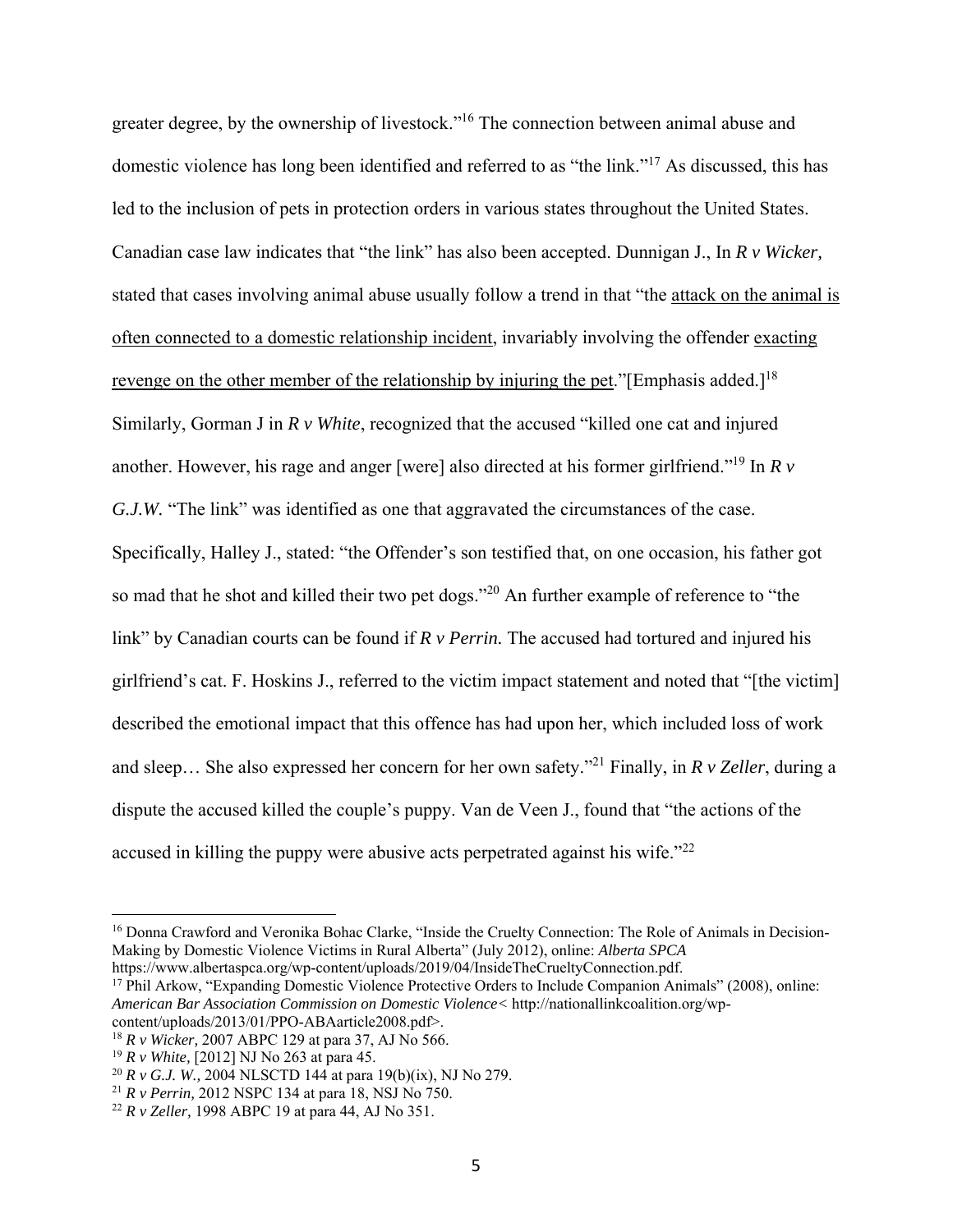Ultimately, a survey of Canadian case law demonstrates that there is a recognition of the "the link", and the psychological connection that exists between humans and pets. The case law also demonstrates that abuse to animals has an adverse effect on the well-being of individuals.

## *D. How Can the Legal Community Help?*

There are various steps that can be taken by the legal community to enhance the safety and reduce the risk present to those who face domestic violence. Lawyers representing victims of domestic violence should make great efforts to inquire about any instances of animal abuse and use this evidence in court hearings where applicable. Further, lawyers should guide and assist their clients in the inclusion of animals in any protective orders. Implementing similar programs such as "safe haven"<sup>23</sup> that exist in the United States may help women leave their abusive relationships sooner rather than later. These programs are designed to provide foster care for animals of individuals who may not be able to flee their situations out of fear of leaving their pet behind. <sup>24</sup> Educational resources regarding "the link" for both lawyers and judges could provide assistance in dealing with issues surrounding pets or animals of victims of domestic violence. Ultimately, the continuation of policy changes is a vital step. This includes changes such as allowing victims to include pets in protective orders and recognizing animals as sentient beings. The implementation of these policy changes will help mitigate the adverse effects related to "the link" while allowing victims to leave their violent situation without worrying about their pets.

#### *E. Overview of Law*

At present, legislation in Saskatchewan is in place that relates to the rights and welfare of animals. While lawmakers have attempted to protect animals from being the victims of abuse or neglect by

<sup>23</sup> *Arkow, supra* note 17. 24 *Ibid.*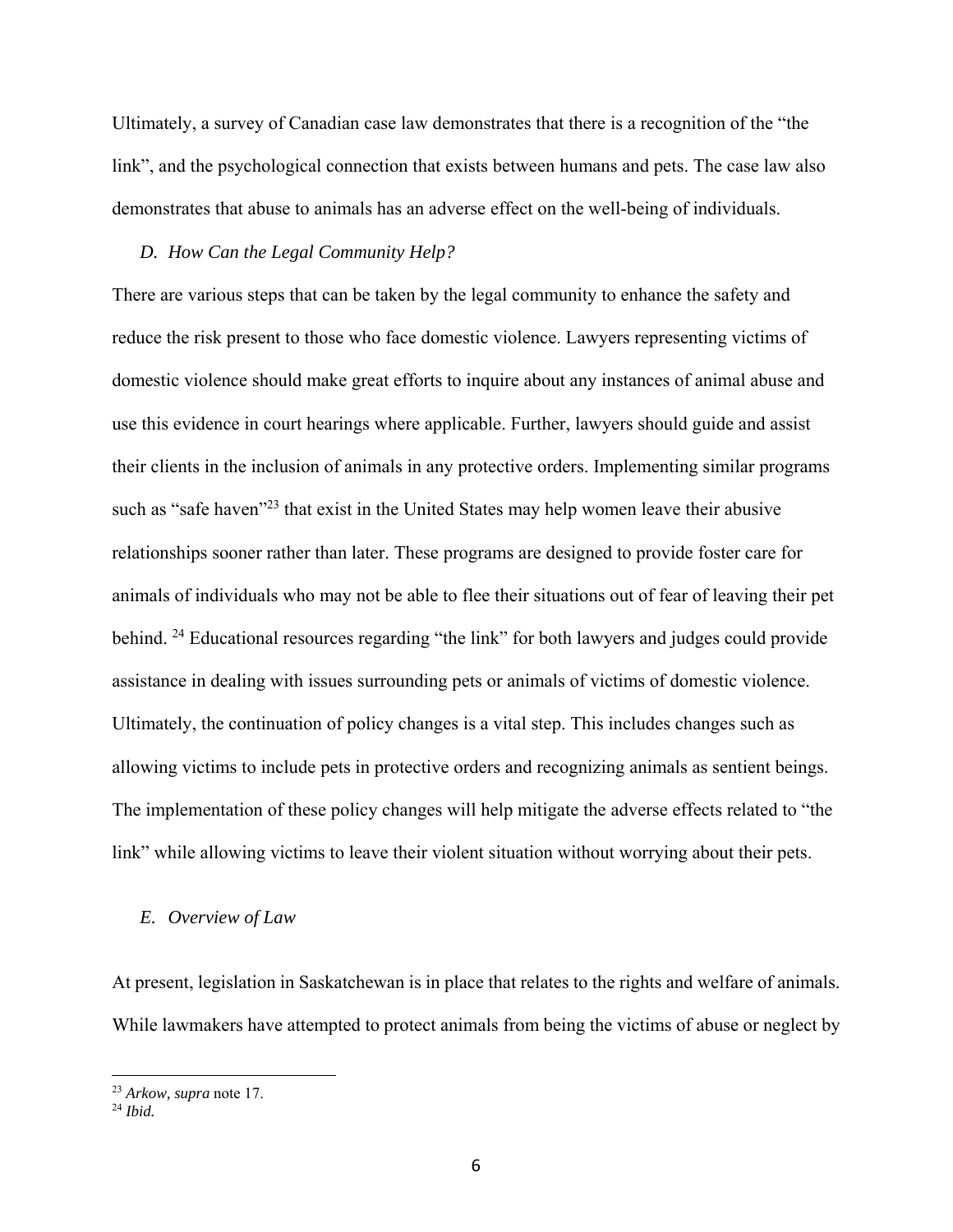human beings, in situations of domestic violence there is a legislative gap. Little work has been done in this province to provide victims of domestic violence rights in regard to pets or livestock during the court process.

An examination of relevant sources of law including provincial statute on animal rights, Criminal Code provisions, and municipal bylaws demonstrates that victims of domestic violence require better legal options pertaining to the protection of animals and livestock in order to reduce barriers to leaving situations of interpersonal violence.

## *(i) The Criminal Code of Canada*

Offences relating to animal cruelty are located in Part XI of the Canadian Criminal Code, under "Willful and Forbidden Acts in Respect of Certain Property." It is important to note that on the whole, the animal cruelty section of the Criminal Code remains the same as its first writing in 1892. For the purposes of the current Criminal Code, animals are only identified as property and are not recognized as sentient beings which has been contested through a developing corpus of literature.<sup>25</sup> It would be prudent for the government of Canada to update Criminal Code provisions to reflect the changing norms and understanding of animal rights.

At present, there are four main types of offences against animals in the Criminal Code. There are offences for killing and harming animals (s. 445), for torturing animals (s. 445.1), and for neglecting animals (s. 446). The Criminal Code stipulates:

#### **Injuring or endangering other animals**

<u>.</u>

**445 (1)** Every one commits an offence who, wilfully and without lawful excuse,

**(a)** kills, maims, wounds, poisons or injures dogs, birds or animals that are kept for a lawful purpose; or

<sup>&</sup>lt;sup>25</sup> Broom DM (2014) Sentience and Animal Welfare. CAB International, Oxford.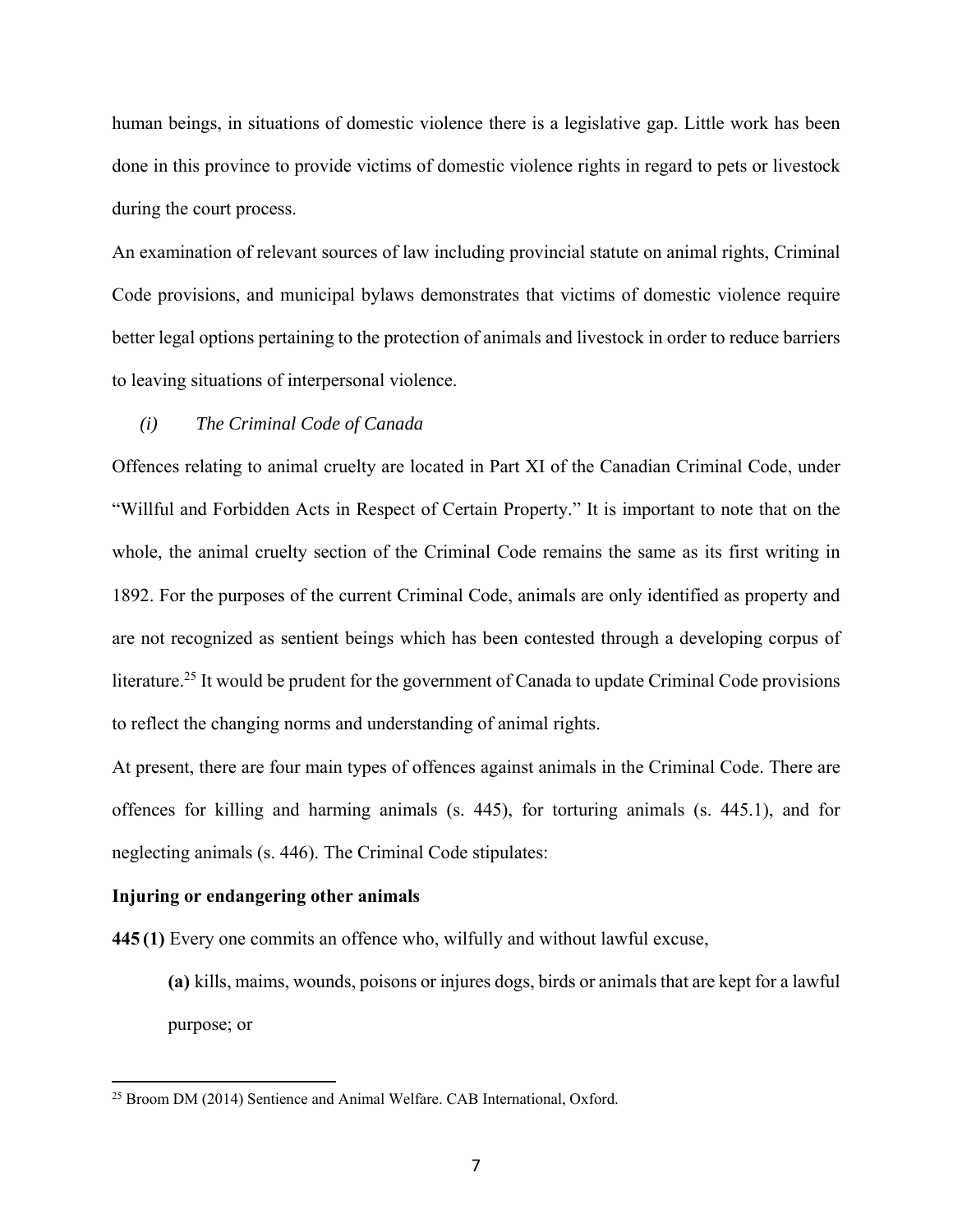**(b)** places poison in such a position that it may easily be consumed by dogs, birds or animals that are kept for a lawful purpose.

## **Punishment**

**(2)** Every one who commits an offence under subsection (1) is guilty of

**(a)** an indictable offence and liable to imprisonment for a term of not more than five years; or

**(b)** an offence punishable on summary conviction and liable to a fine of not more than

\$10,000 or to imprisonment for a term of not more than two years less a day, or to both.<sup>26</sup>

## **Killing or injuring certain animals**

**445.01 (1)** Every one commits an offence who, wilfully and without lawful excuse, kills, maims, wounds, poisons or injures a law enforcement animal while it is aiding a law enforcement officer in carrying out that officer's duties, a military animal while it is aiding a member of the Canadian Forces in carrying out that member's duties or a service animal.

## **Punishment**

**(2)** Every one who commits an offence under subsection (1) is guilty of

**(a)** an indictable offence and liable to imprisonment for a term of not more than five years and, if a law enforcement animal is killed in the commission of the offence, to a minimum punishment of imprisonment for a term of six months; or

**(b)** an offence punishable on summary conviction and liable to a fine of not more than \$10,000 or to imprisonment for a term of not more than two years less a day, or to  $both.<sup>27</sup>$ 

 $26$  R.S., 1985, c. C-46, s.445.

<sup>27</sup> R.S., 1985, c. C-46, s.445.01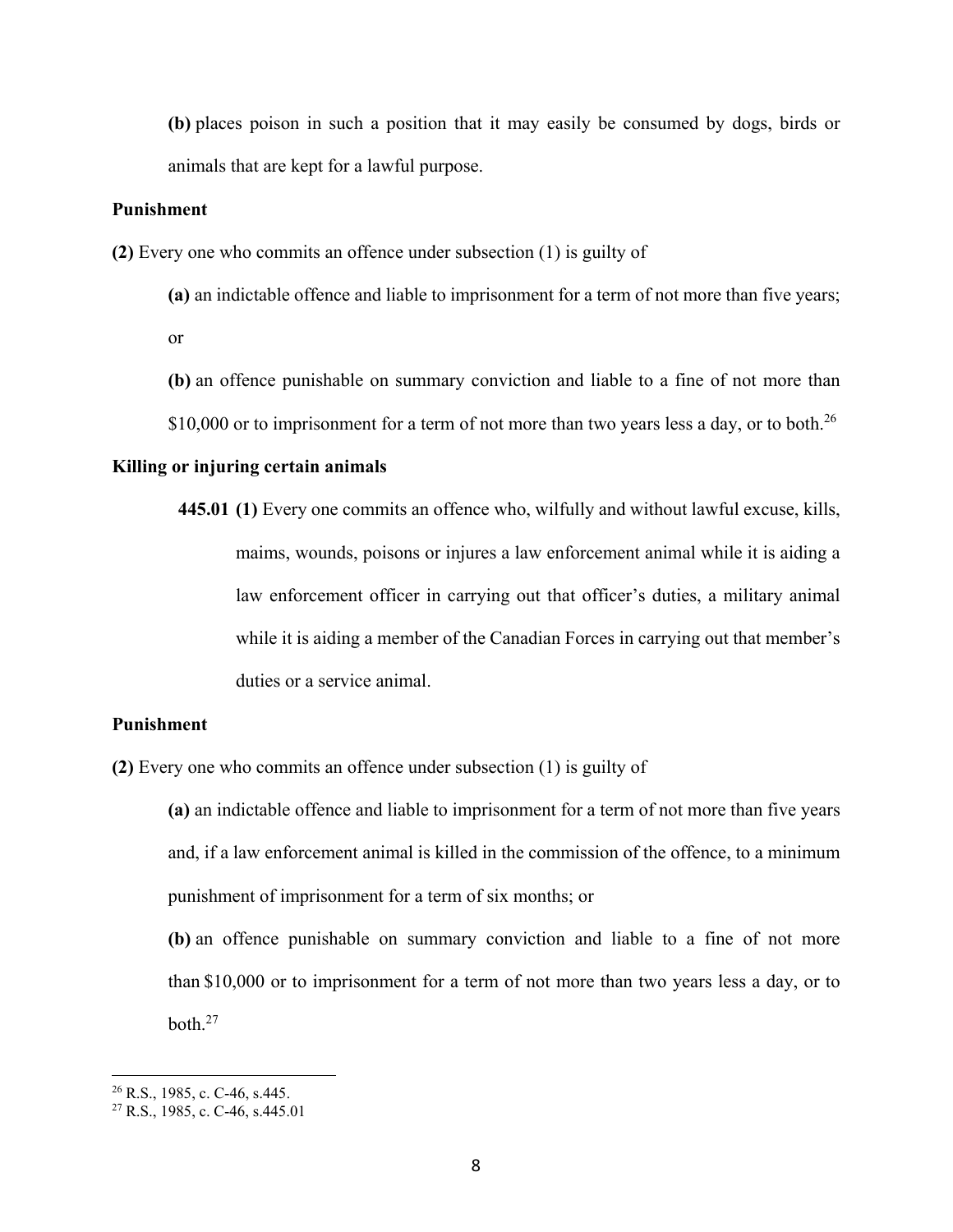## **Causing unnecessary suffering**

**445.1 (1)** Every one commits an offence who

**(a)** wilfully causes or, being the owner, wilfully permits to be caused unnecessary pain, suffering or injury to an animal or a bird;

**(b)** in any manner encourages, aids, promotes, arranges, assists at, receives money for or takes part in

**(i)** the fighting or baiting of animals or birds, or

**(ii)** the training, transporting or breeding of animals or birds for the purposes of subparagraph (i);

**(c)** wilfully, without reasonable excuse, administers a poisonous or an injurious drug or substance to a domestic animal or bird or an animal or a bird wild by nature that is kept in captivity or, being the owner of such an animal or a bird, wilfully permits a poisonous or an injurious drug or substance to be administered to it;

**(d)** promotes, arranges, conducts, assists in, receives money for or takes part in any meeting, competition, exhibition, pastime, practice, display or event at or in the course of which captive birds are liberated by hand, trap, contrivance or any other means for the purpose of being shot when they are liberated; or

**(e)** being the owner, occupier or person in charge of any premises, permits the premises or any part thereof to be used for a purpose mentioned in paragraph (d).

#### **Punishment**

**(2)** Every one who commits an offence under subsection (1) is guilty of

**(a)** an indictable offence and liable to imprisonment for a term of not more than five years;

or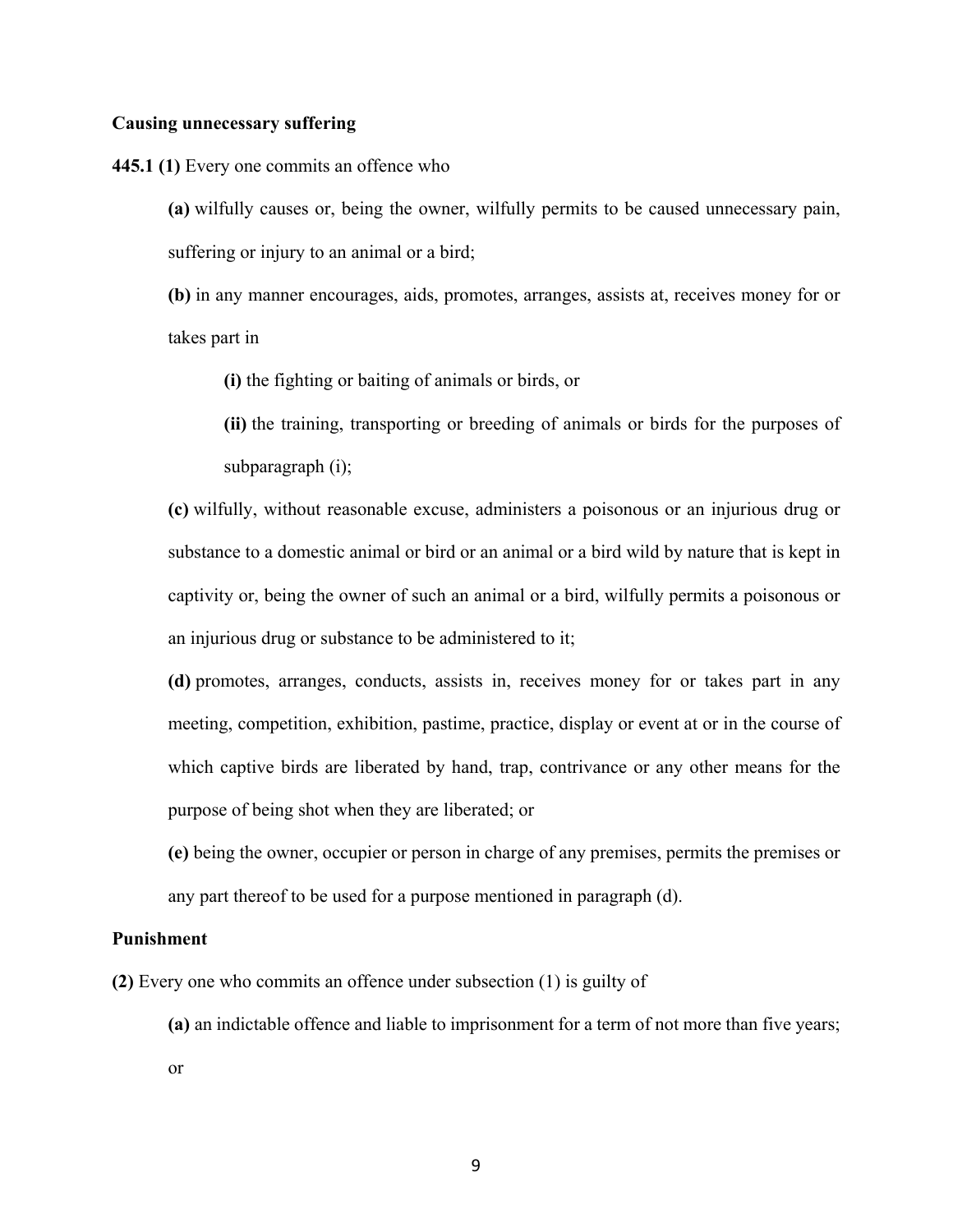**(b)** an offence punishable on summary conviction and liable to a fine of not more than \$10,000 or to imprisonment for a term of not more than two years less a day, or to both.<sup>28</sup>

# **Causing damage or injury**

**446 (1)** Every one commits an offence who

**(a)** by wilful neglect causes damage or injury to animals or birds while they are being driven or conveyed; or

**(b)** being the owner or the person having the custody or control of a domestic animal or a bird or an animal or a bird wild by nature that is in captivity, abandons it in distress or wilfully neglects or fails to provide suitable and adequate food, water, shelter and care for

it.

#### **Punishment**

**(2)** Every one who commits an offence under subsection (1) is guilty of

**(a)** an indictable offence and liable to imprisonment for a term of not more than two years;

or

**(b)** an offence punishable on summary conviction.29

While these Criminal Code provisions may provide some solace for victims of interpersonal violence who are concerned about the welfare of the animals they may have to leave behind in order to escape the situation, they do not expressly address the victim's rights in respect to the safekeeping of animals.

The best hopes a victim of interpersonal violence has with respect to the animals is that the person charged with a criminal offence will be found guilty and be subject to particular ancillary sentencing orders. For example, if convicted of s. 445, s. 445.1, or s.446 there may be an

<sup>&</sup>lt;sup>28</sup> R.S., 1985, c. C-46, s.445.1

<sup>29</sup> R.S., 1985, c.C-46, s.446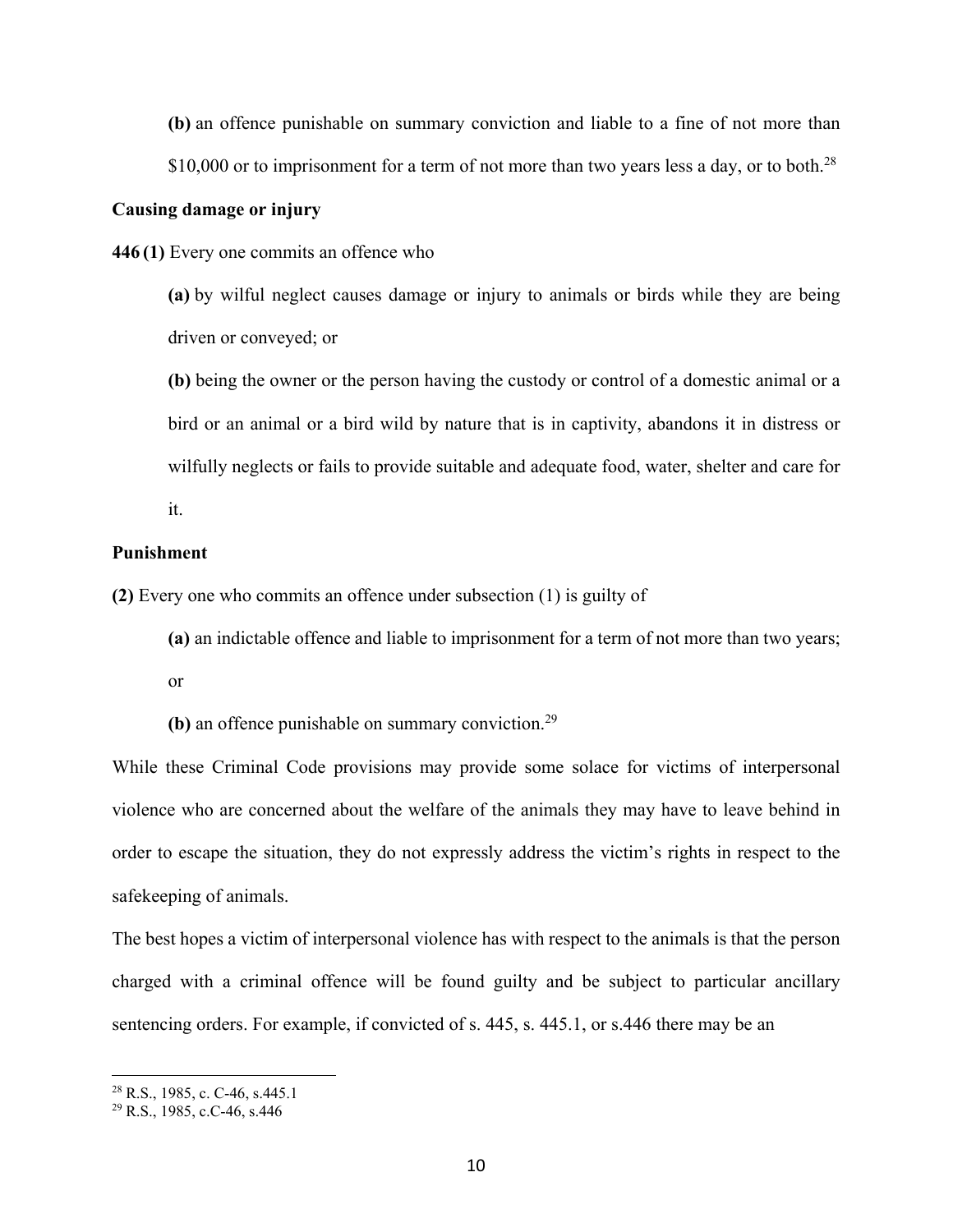Animal Prohibition Order made which can prevent the perpetrator from owning animals and require them to contribute to restitution.<sup>30</sup>

General sentencing orders may also apply. If convicted of any Criminal Code offence, the judge has the discretion to order that the offender be prohibited from communicating with any victim, witness or other person while in custody except where the judge determines it necessary to communicate with them.<sup>31</sup> The judge can also apply a restitution order which is available to cover expenses incurred while fleeing a domestic partner, this order can apply if the offender is convicted of any Criminal Code offence.<sup>32</sup>

One provision in the Criminal Code that can be thought of as forward looking with respect to the welfare of animals is located in Part VIII concerning "Offences Against the Person and Reputation". This includes  $s.264.1(1)(c)$ , uttering threats to kill or harm animals:

## **Uttering threats**

**264.1 (1)** Every one commits an offence who, in any manner, knowingly utters, conveys or causes any person to receive a threat

- **(a)** to cause death or bodily harm to any person;
- **(b)** to burn, destroy or damage real or personal property; or
- **(c)** to kill, poison or injure an animal or bird that is the property of any person.

## **Punishment**

 $\overline{a}$ 

**(2)** Every one who commits an offence under paragraph (1)(a) is guilty of

- **(a)** an indictable offence and liable to imprisonment for a term not exceeding five years; or
- **(b)** an offence punishable on summary conviction.33

<sup>30</sup> R.S., 1985, c. C-46, s.160

<sup>31</sup> R.S., 1985, c. C-18, s.42

<sup>32</sup> R.S., 1985, c. C-46, s. 738

<sup>33</sup> R.S., 1985, c. C-46, s.264.1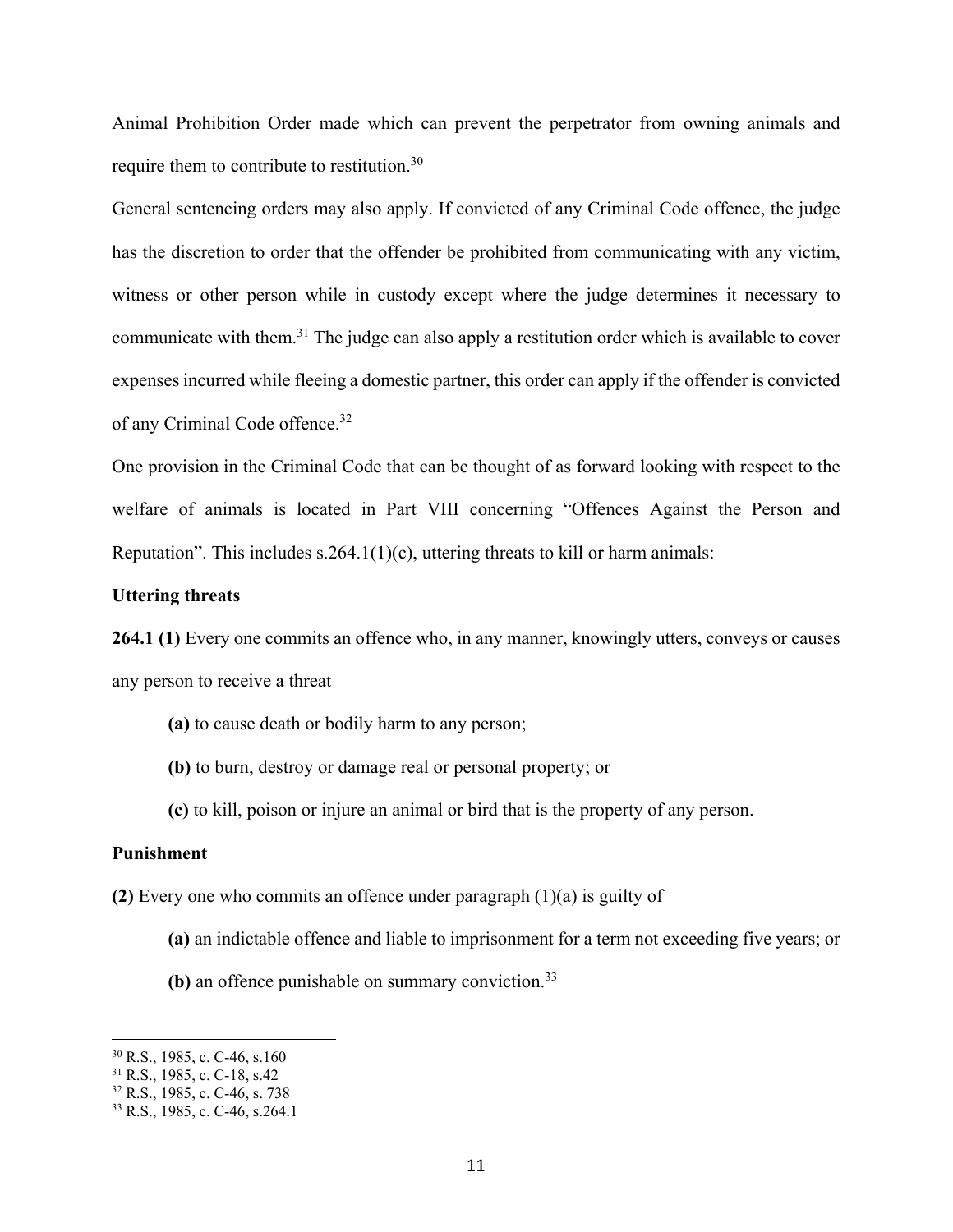While the Criminal Code provisions are intended to protect animals generally, they do not conceive of or provide for situations of interpersonal abuse or provide for safekeeping of animals before the animals are harmed. The Criminal Code provisions are generally intended to apply after the fact, not ahead of time where the threat of harm befalling beloved animals could prevent a person from leaving situations of interpersonal violence. Further, the Criminal Code functions to provide guidance on how to charge and punish criminal behaviour but does not provide functional policy on how victims of interpersonal violence should approach the decision to leave a situation of domestic abuse. As such, it is clear that better law and policy needs to be put in place to empower victims of interpersonal violence to extract themselves from their abuser with systems in place that proactively ensure the safety and well-being of their animals.

#### *(ii) Provincial and Municipal Provisions*

In Saskatchewan, there is provincial law in place that compliments federal statute. For example, *The Animal Protection Act, 2018* is intended to protect animals from abuse and distress.

The *Animal Protection Act, 2018* states that no person shall cause an animal to be in distress, and no person responsible for an animal shall cause or permit the animal to be or continue to be in distress

An animal is in distress if it is:

- 1. deprived of food or water sufficient to maintain the animal in a state of good health;
- 2. deprived of care or shelter;
- 3. deprived of veterinary care or medical attention;
- 4. in need of reasonable protection from injurious heat or cold;
- 5. wounded, ill, in pain, suffering, abused or neglected;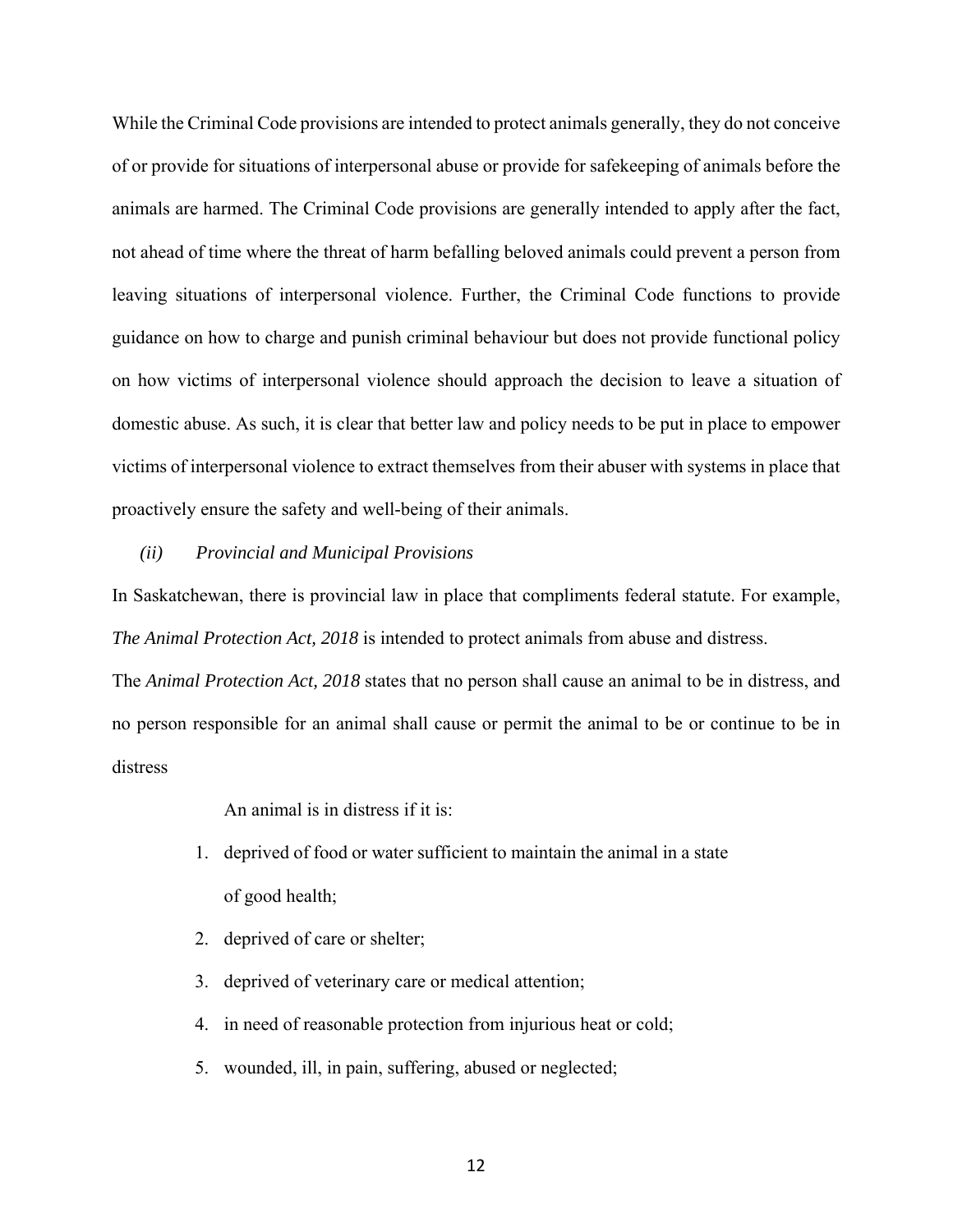- 6. kept in conditions that: are unsanitary; will significantly impair the animal's health or well being over time; cause the animal anxiety or suffering; or contravene the prescribed standards, codes of practice or guidelines;
- 7. abandoned by its owner or by a person responsible for the animal in a manner that causes, or is likely to cause, distress resulting from any or all the factors listed<sup>34</sup>

In addition to the conditions outlined by the act itself, there are codes of practice outlined in the Regulations which describe acceptable standards of animal care.

If a person is convicted under this *The Animal Protection Act, 2018*, the possible penalties could include a fine of up to \$25,000, imprisonment for up to 2 years, or a prohibition or restriction on owning animals for a specific period.35

Other provincial Legislation that pertains to animal welfare includes *The Stray Animals Act*, which applies to restraining animals running at large<sup>36</sup>. Associated with this act are *The Stray Animals Regulations* which intend to provide guidance on how to deal with strays, provide compensation for damage done by strays, and recover municipal costs of impounding and caring for strays.<sup>37</sup> At the municipal level, there is discretionary authority to address animal control. This includes bylaws on the proper licensing and regulation of domestic animals such as cats and dogs.<sup>38</sup> Municipalities have also developed mechanisms to deal with complaints about dangerous animals and to create areas in which livestock is permitted to run at large.<sup>39</sup>

<sup>34</sup> The Animal Protection Act, 2018, SS 2018, c A-21.2

<sup>35</sup> The Animal Protection Act, 2018, SS 2018, c A-21.2

<sup>&</sup>lt;sup>36</sup> The Stray Animals Act, RSS 1978, c S-60.

<sup>&</sup>lt;sup>37</sup> The Stray Animals Act, RSS 1978, c S-60.

<sup>&</sup>lt;sup>38</sup> City of Saskatoon, by-law No. 7860, Animal Control Bylaw, 1999.<br><sup>39</sup> City of Saskatoon, by-law No. 8640, Impounding Bylaw, 2007.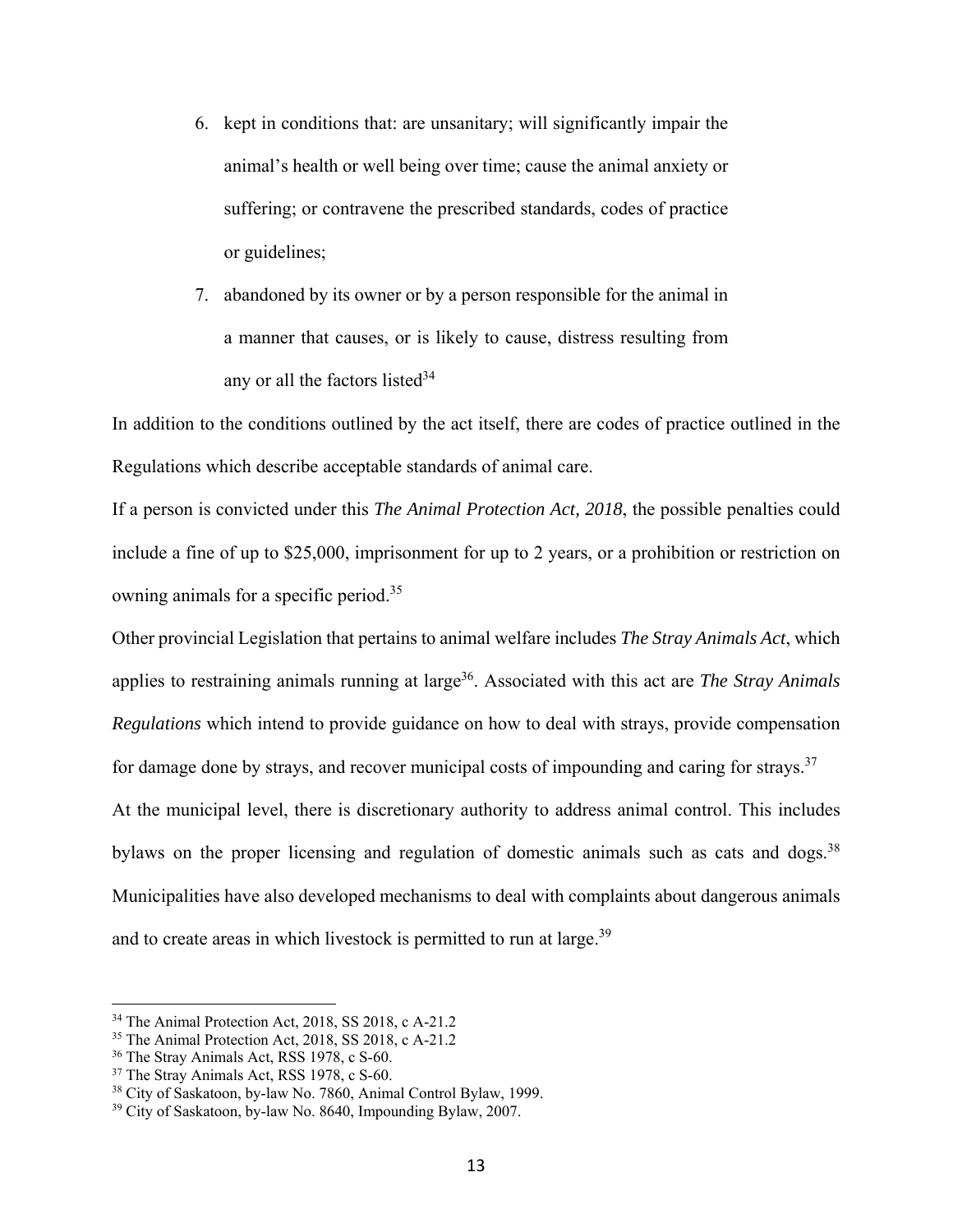At present at both the provincial and municipal level, there is a lack of legal support for victims of domestic violence who want to leave the situation but have concerns about leaving behind animals or livestock. While provincial and municipal authorities have worked to create policies that protect animals generally, the above provisions are not immediately relevant to people who feel stuck in situations of interpersonal violence as a result of their important relationships with animals.

The reference to the provincial and municipal laws has been included to demonstrate the possibility of building a legal regime that can work towards provincial and municipal goals of controlling and maintaining the health and safety of people and animals while also meeting the unique needs of animal owners who are looking to escape circumstances of interpersonal violence.

For example, municipal bylaws could be altered to include a provision on short term safekeeping of animals belonging to individuals reporting domestic violence in a mechanism similar to how strays are dealt with. Or, provisions could be added to the provincial *Animal Protection Act.* Such amendments could reduce barriers to individuals as they attempt to leave situations of abuse and could help to clarify networks of support available in Saskatchewan aimed at the temporary safekeeping of animals for individuals fleeing domestic violence.

#### *F. Recommendations*

## *i. Where Does Better Recourse for Victims of Domestic Violence & Their Pets Exist?*

 The Province of Saskatchewan is unmistakably deficient in its need to address high rankings for rates of intimate partner violence in Canada.<sup>40</sup> As previously mentioned, ownership of animals is a barrier present for many victims from accessing domestic violence services like shelters or transition houses.<sup>41</sup> Whether it is funding or policy related many services are unable to

<sup>40</sup> Saskatchewan SPCA, *Respondents still needed for research project* (March 2020), online: Saskatchewan SPCA <https://www.saskspca.ca/post/respondents-still-needed-for-research-project>. 41 *Ibid*.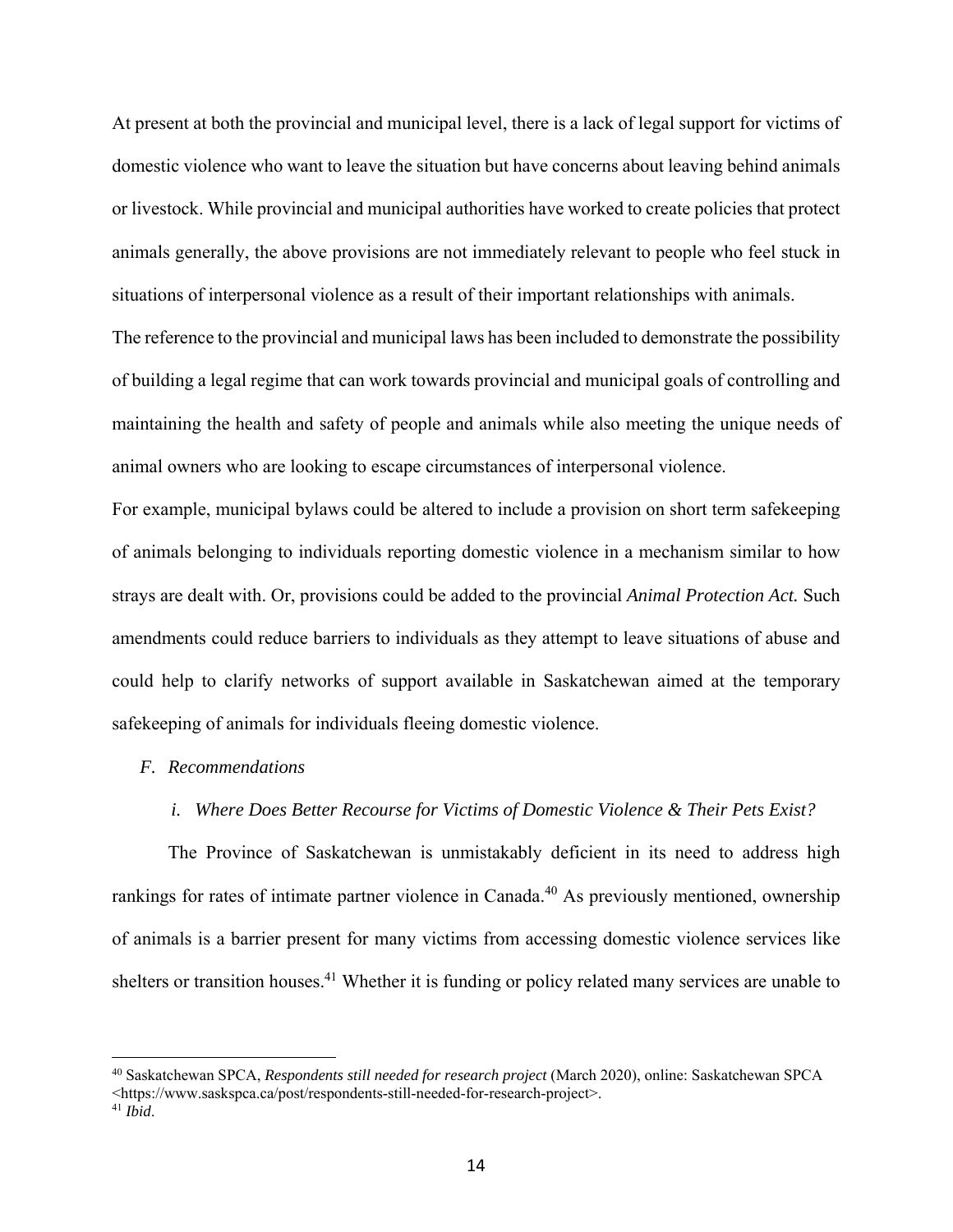meet the needs of victims trying to leave abusive situations with companion animals. When trying to recommend what Saskatchewan can do as a province to better address its standing as the highest rate of intimate partner violence in the country with the weakest animal protection laws, we can look to the examples of other jurisdictions to strive for stronger animal rights laws.<sup>42</sup> The United States of America (USA) is significantly more developed in animal rights laws than the cumulative state of animal laws in Canada. Animal rights are more prevalent in the USA in a variety of areas evident in the implementation of state animal abuser registries, law degrees on animal studies, courses on intensive animal law clinics, and provisions explicitly naming pets in protection orders.43 35 states, the District of Columbia, and Puerto Rico have passed legislation allowing the pets of domestic violence victim's to be included in protection orders.<sup>44</sup> In the remaining states, Temporary Restraining Orders contain discretionary language allowing for judges to add additional orders like the inclusion of pets.<sup>45</sup> These orders can give police authorization to help victims gain possession by removing pets from abuser residencies.<sup>46</sup>

<sup>42</sup> Animal Legal Defense Fund, *Prince Edward Island Jumps to Top Spot as Canada's Best Province For Animal Protection Laws (July 2017), online: Animal Legal Defense Fund <https://aldf.org/article/prince-edward-island*jumps-to-top-spot-as-canadas-best-province-for-animal-protection-laws/>.

 $43$  Lewis & Clark Law School in Portland, Oregon offers animal law degrees and has two animal law clinics. There is also a new animal law clinic at Harvard Law School and Michigan State University College of Law. The purpose of these animal law clinics is to provide learning opportunities for students that result in informative work that helps advocate for animal protection. Animal Justice, *Animal Law Clinics in Law Schools* (September 2019), online: Animal Justice <https://www.animaljustice.ca/podcast/40-animal-law-clinics-in-law-schools>.; See Center for Animal Law Studies, online: Lewis & Clark Law School <law.lclark.edu/centers/animal\_law\_studies/>. See online: Animal Legal Defense Fund<www.aldf. org>.

<sup>44</sup> *Michigan State University, supra* note 6.

<sup>45</sup> Animal Welfare Institute, *Including Pets in Protection Orders* (2019), online: Animal Welfare Institute <https://awionline.org/content/including-pets-protection-orders>.

<sup>46</sup> E. A. Gjelten, *Animal Cruelty and Domestic Violence: Can You Protect Pets From Your Abuser?* (2019), online: Lawyers.com <https://www.lawyers.com/legal-info/criminal/restraining-orders/animal-cruelty-and-domesticviolence-can-you-protect-pets-from-your-abuser.html>.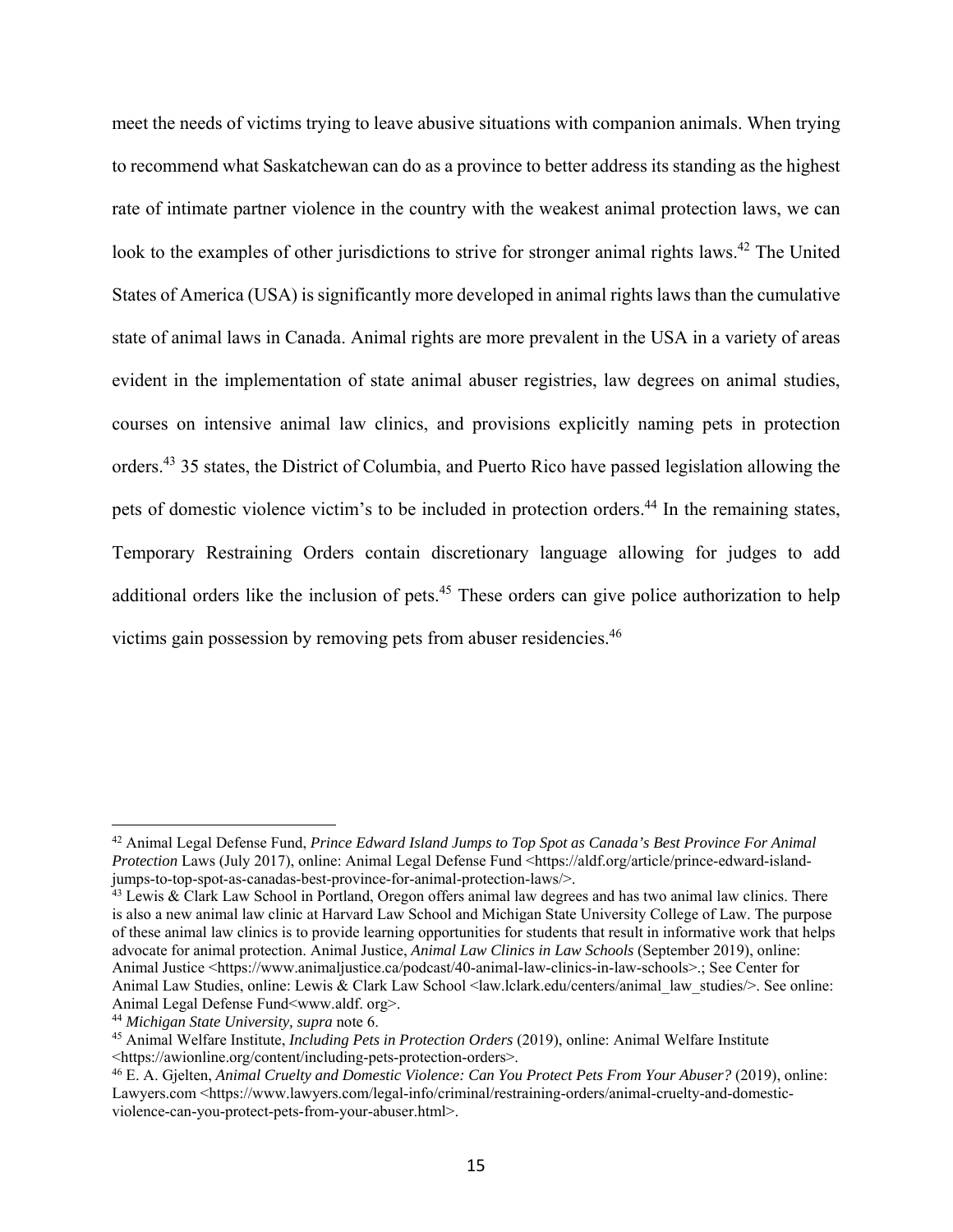An example of USA legislation explicitly providing for protection of animals can be seen in an amendment to Illinois criminal procedure for domestic violence protection orders.<sup>47</sup> Such provisions:

> Grant the petitioner the exclusive care, custody, or control of any animal owned, possessed, leased, kept, or held by either the petitioner or the respondent or a minor child residing in the residence or household of either the petitioner or the respondent and order the respondent to stay away from the animal and forbid the respondent from taking, transferring, encumbering, concealing, harming, or otherwise disposing of the animal.48

The broad ability of protection orders to provide for extracting animals owned by either party is conducive for permitting victims of domestic violence to leave abusive situations with their beloved pets sooner and safer.

In 2018, provisions of the Federal USA *Pet and Women Safety Act* (*PAWS*) were incorporated and signed into law within the *Agriculture Improvement Act of 2018*. 49 The provisions expanded existing federal domestic violence protections. *PAWS* provides for the establishment of grant programs for "entities that provide shelter and housing assistance for domestic violence survivors to enable them to better meet the housing needs of survivors with pets".<sup>50</sup> The provisions also include "pets, service and emotional support animals, and horses in federal law pertaining to interstate stalking, protection order violations, and restitution. These provisions provide law

<sup>47</sup> Animal Legal Defense Fund, *Animal Protection Laws of Illinois* (2019), online: Animal Legal Defense Fund <https://aldf.org/wp-content/uploads/2020/01/Animal-Protection-Laws-of-Illinois-2019.pdf>. <sup>48</sup> *Ibid* at 66.

<sup>49</sup> Animal Welfare Institute, *Pet and Women Safety (PAWS) Act* (December 2018), online: Animal Welfare Institute <https://awionline.org/content/pet-and-women-safety-paws-act>.

<sup>50</sup> *Ibid*.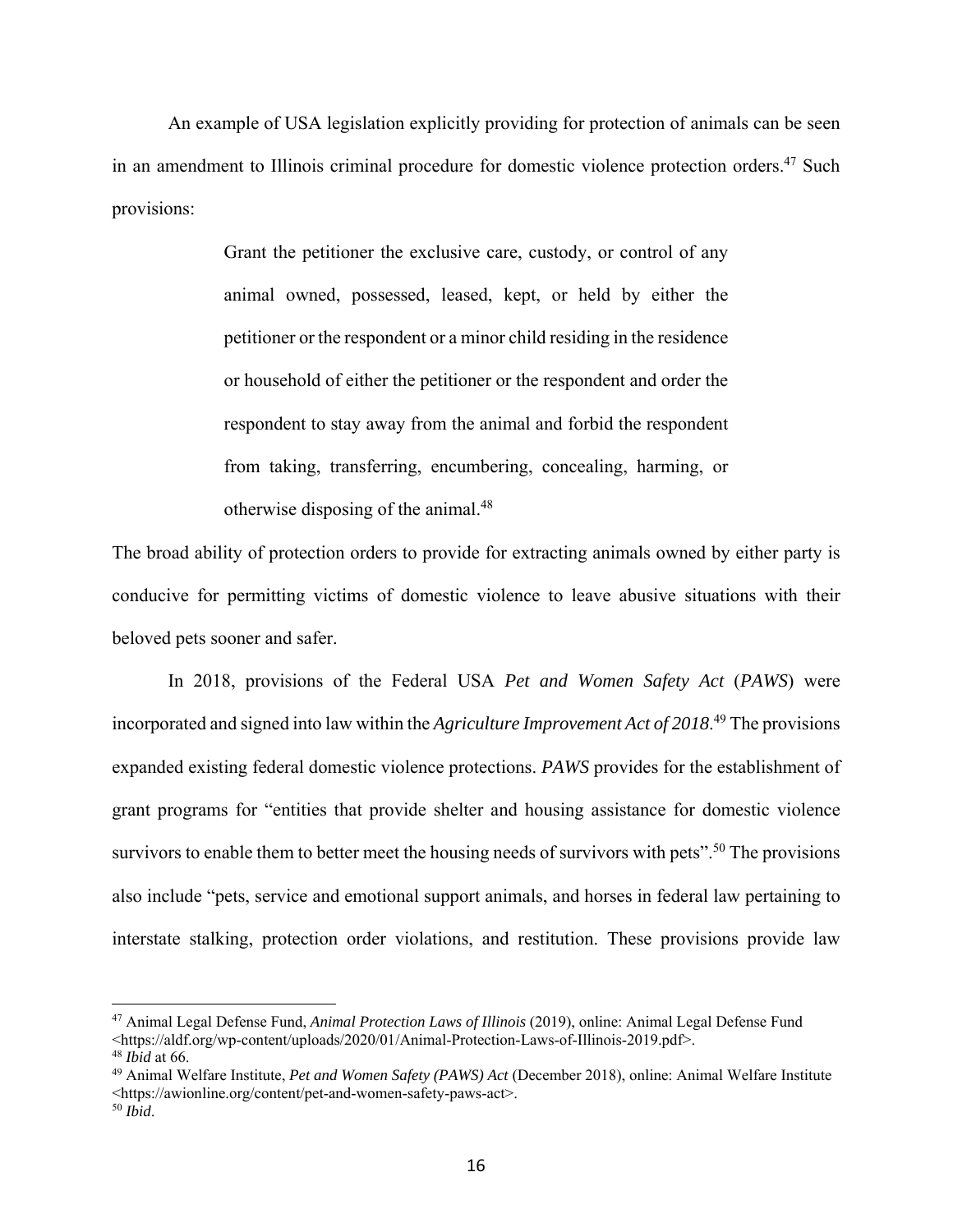enforcement with additional tools for protecting victims from their abusers".<sup>51</sup> The purpose was to remove the roadblock that delays victims from seeking safety by making it easier for them to escape violent situations with their pets. It is not unusual for victims of domestic violence to fear that their abuser will harm their companion animal as a means of "control and retaliation".<sup>52</sup> A sponsor of the bill, Senator Gary Peters, offered the following justification:

> Survivors of domestic violence should never have to decide between leaving an abusive relationship or staying and risking their safety to protect their pets. This bill will help ensure more safe havens for survivors and their pets are available — so together they can begin a new chapter in their lives.<sup>53</sup>

The focus was on responding to the need for "helping programs provide shelter and housing assistance for the companion animals of domestic violence victims".54 The legislation "urges states [that have not already done so] to allow pets to be included under protection orders".<sup>55</sup> *PAWS* redefines the scope of the "definition of stalking under the criminal code 'to include conduct that causes a person to experience a reasonable fear of death or serious bodily injury to his or her pet'".<sup>56</sup>

In Canada there has been slow implementation of positive legal change for animal rights. Considering the fundamental differences in the structure of Canada's and the USA's constitutional law it is easier to point to examples within the country to more easily persuade provincial judges to consider pets in protective orders. However, Canadian case law has begun to progressively align

<sup>51</sup> *Ibid.*

<sup>52</sup> Nicole Pallotta, *Federal Farm Bill Includes Important Protections for Animals* (March 2019), online: Animal Legal Defense Fund <https://aldf.org/article/federal-farm-bill-includes-important-protections-for-animals/>.

<sup>53</sup> *Ibid*. 54 Animal Welfare Institute, *supra* note 49. 55 *Ibid*. 56 Nicole Pallotta, *supra* note 52.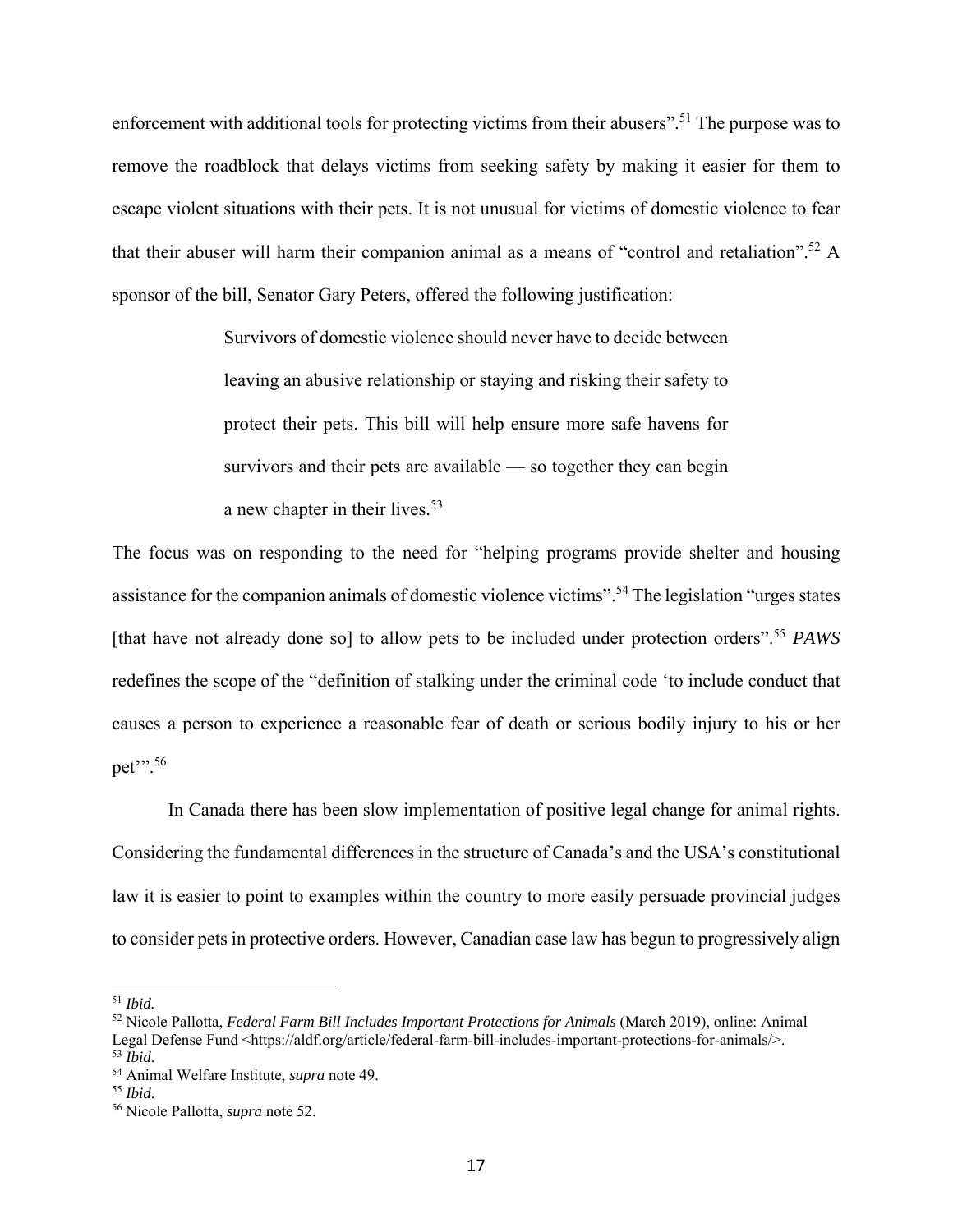with society's accepted understanding of the general treatment of animals and the underlying bond held between people and their furry companions. Chief Justice Catherine A. Fraser's dissent in *Reece v. Edmonton (City)* at the Alberta Court of Appeal contained empathetic language directed in regards to a captive elephant at the Edmonton Valley Zoo that is rarely offered to animals in Canadian jurisprudence.57 Fraser C.J.'s dissent invited the legal profession to question the treatment of non-human "sentient beings" by the law.<sup>58</sup> While this is unfortunately not a binding precedent it is a glimmer of hope for the possible future understanding of animals in Canadian law.

*ii. What Better Recourse for Victims of Domestic Violence & Their Pets Exist?* 

In the province of British Columbia, the *Family Law Act* (*FLA*) expressly names pets under their definition of "family violence".59 The *FLA* notes under Part 1 – Interpretation:

"family violence" includes

(a) physical abuse of a family member, including forced confinement or deprivation of the necessities of life, but not including the use of reasonable force to protect oneself or others from harm,

(b)sexual abuse of a family member,

(c)attempts to physically or sexually abuse a family member,

(d)psychological or emotional abuse of a family member,

including

(i) intimidation, harassment, coercion or threats, including threats respecting other persons, *pets* or property.60

<sup>57</sup> *Reece v Edmonton (City),* 2011 ABCA 238 (CanLII), <http://canlii.ca/t/fmjhh>.

<sup>58</sup> *Ibid* at para 39.

<sup>59</sup> *Family Law Act*, *supra* note 4.

<sup>60</sup> *Ibid*, emphasis added.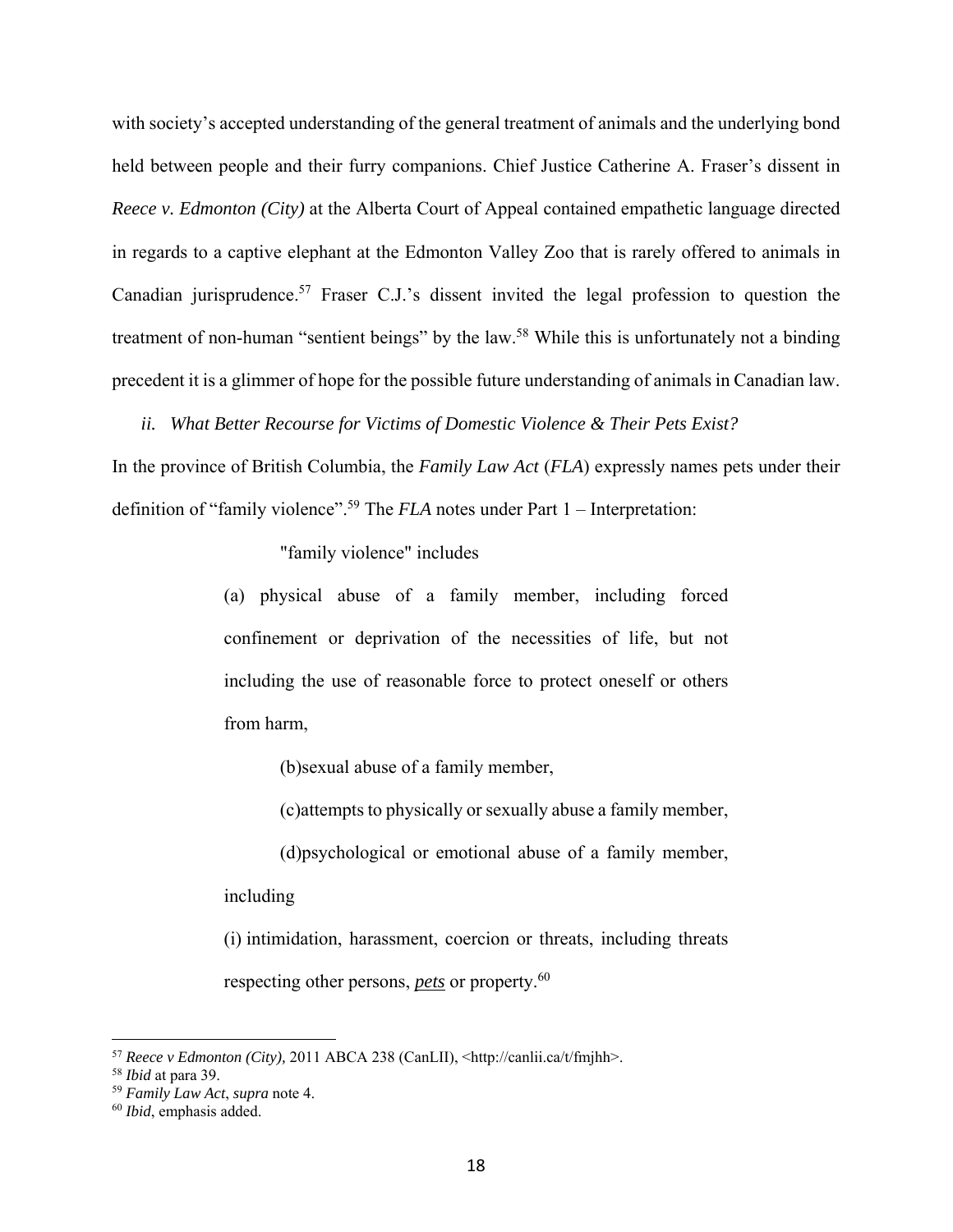It is important to highlight that the *FLA* does not include pets in its definition of property and instead listed them as their own separate category. By having the *FLA* broadly define "family violence" to include pets it legitimizes the reality countless domestic violence victims face and allows judges the opportunity to recognize the different kinds of harm that can be invoked in these situations. One British Columbia judge considered the provision stating, "The broad and inclusive definition of 'family violence' recognizes that the kinds of harm that can be inflicted in this situation extend beyond the infliction of physical violence".<sup>61</sup>

 In considering pets in protective orders, the province of Newfoundland and Labrador expressly stipulates for the inclusion of animals under its property definition.<sup>62</sup> The provinces *Family Violence Protection Act defines* "property" under subsection 2(j) as including "an interest, present or future, vested or contingent, in real or personal property, including *companion animals*"[Emphasis added.]<sup>63</sup> Unfortunately, this provision perpetuates the classification of animals as property but it does expedite the process for including companion animals in protective orders.

 In 2017, the Animal Legal Defense Fund (ALDF) named Prince Edward Island as the best Canadian province regarding animal protection laws.64 Unfortunately, it also named Saskatchewan as part of the bottom tier for worst protection laws ahead of only the Northwest Territories and Nunavut.<sup>65</sup> Prince Edward Island surpassed others through the implementation of a variety of animal protections including "empower[ing] courts to issue protection orders covering animals and to order psychiatric evaluations and mental health counselling for offenders".<sup>66</sup> However,

<sup>61</sup> *Morgadinho v Morgadinho*, 2014 BCSC 192 (CanLII), <http://canlii.ca/t/g307l>, at para 59.

<sup>62</sup> Tim Battle, *supra* note 1.

<sup>63</sup> *Family Violence Protection Act,* 2005 cF-3.1 s 2.

<sup>64</sup> Animal Legal Defense Fund, *supra* note 42.

<sup>65</sup> *Ibid*. 66 *Ibid*.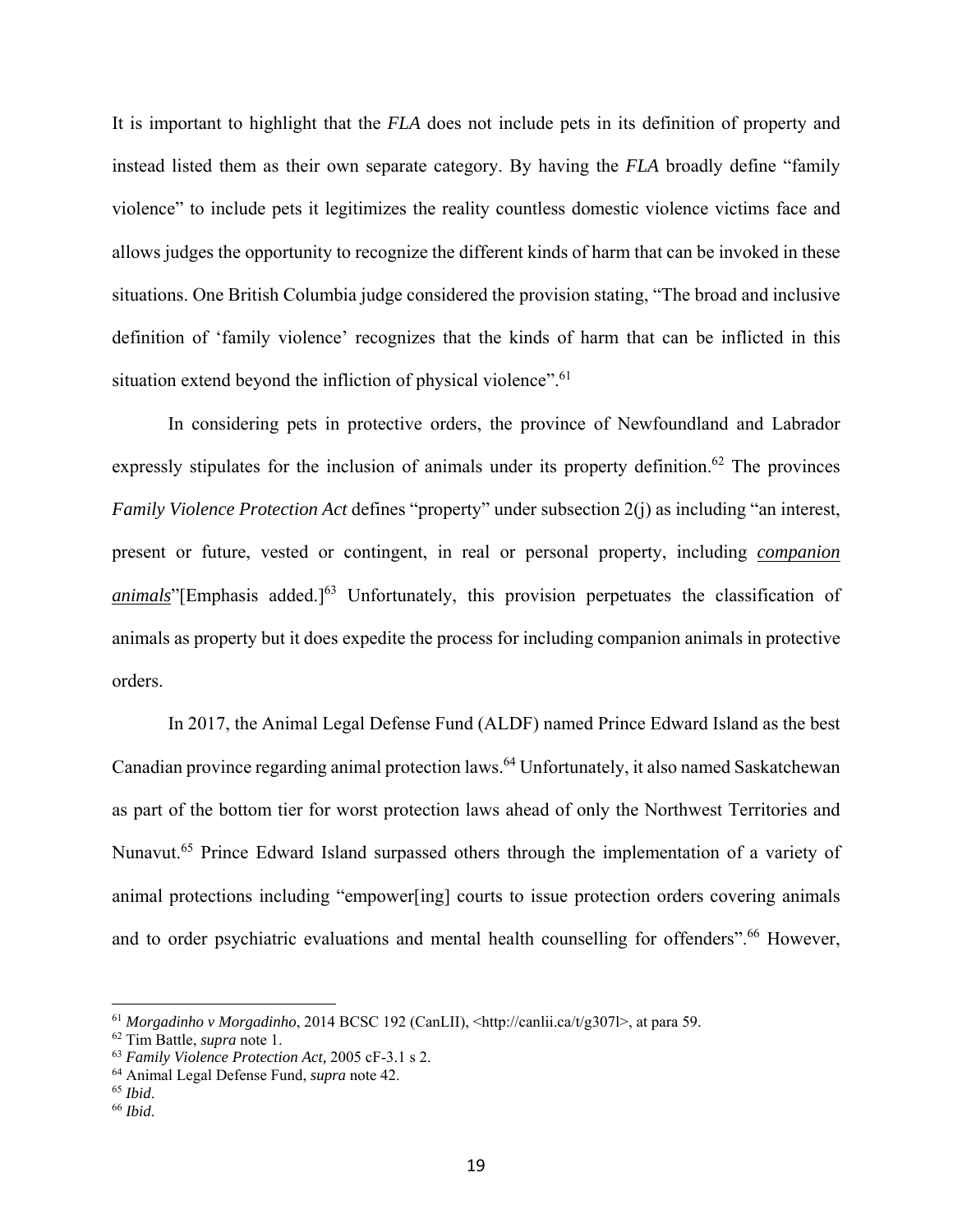ALDF noted that even in the top tier there was significant room for improvement in Canadian animal protection laws.67

 Manitoba articulates in its *Domestic Violence and Stalking Act* (*DVSA*) various considerations to take into account when determining whether to grant a protective order or not.<sup>68</sup> The *DVSA* states:

6.1(1) When determining whether to grant a protection order, a designated justice of the peace must consider, in addition to any other relevant consideration, the following risk factors:

…

(e) other previous incidents of violence committed by the respondent, *including any violence against animals*; 69

In addition, under the *DVSA* the Manitoba Court of Queen's Bench application for a protection order includes the following opportunity to address in detail on the application previous incidents of animal abuse in occurrences of domestic violence:

4. There are other previous incidents of violence committed by the respondent, *including incidents of violence against animals* χ Yes χ No

*(If yes, describe previous incidents of violence and include when, where, if weapons were involved, whether police were involved and whether any injuries resulted for each incident*). [Emphasis added.]<sup>70</sup>

*iii. What Legal Alternatives Can Be Imported to Saskatchewan?* 

<sup>67</sup> *Ibid*. 68 *Domestic Violence and Stalking*, CCSM c D93, s 6.1(1).

<sup>69</sup> *Ibid*; emphasis added.

<sup>70</sup> Manitoba Court of Queen's Bench, *Application For A Protection Order In the matter of The Domestic Violence and Stalking Act,* CRT 20279E(b) (2016/05), online: Manitoba Court of Queen's Bench

<sup>&</sup>lt;http://www.manitobacourts.mb.ca/site/assets/files/1172/application\_for\_a\_protection\_order.pdf>.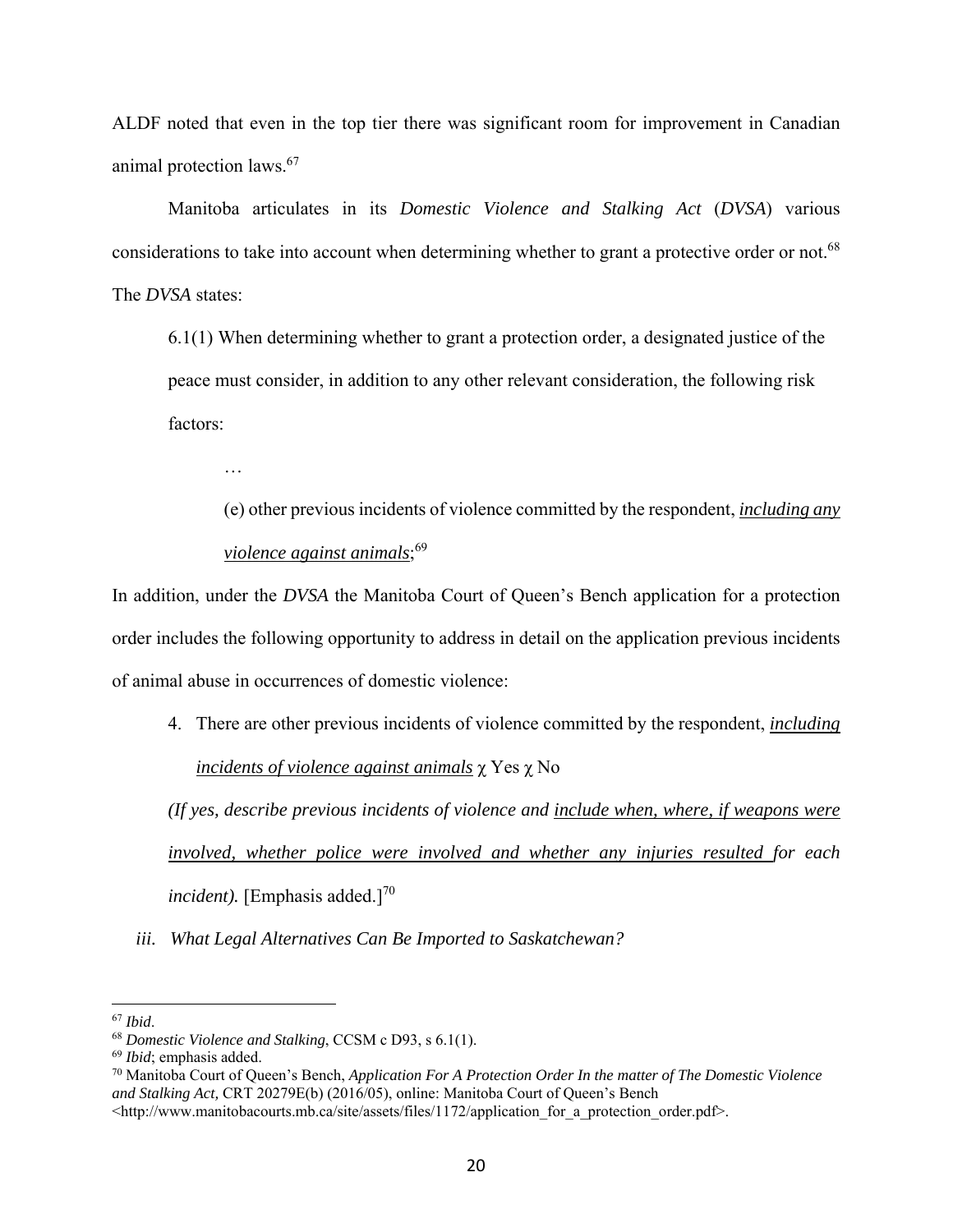The Canadian *Criminal Code* provisions regarding animal cruelty have changed only marginally since their first codification in 1892 and are not perfect.<sup>71</sup> The most common provisions within them, "willful infliction of unnecessary suffering (section 445.1(a)) and willful neglect (section  $446(1)(b)$ )" both command a "high level of mens rea, or criminal intent" to secure a conviction.72 The onus of demonstrating the burden of proof beyond a reasonable doubt that the accused "willfully" participated in the alleged act makes it harder to convict.<sup>73</sup> This results in the need for provinces to work within their jurisdictional boundaries of quasi-criminal and regulatory offences to address shortcomings in the law for domestic violence victims and their animals.

 The current state of divergent provincial animal law in Canada regarding protections for companion animals and victims of domestic violence indicates a need for education and training for legislative drafters and judges. The connection between domestic violence and animal safekeeping has been established as a primary boundary for victims leaving abusive situations.<sup>74</sup> Now, Saskatchewan needs to find a solution for moving forward within the current constraints of provincial law. Unfortunately, it is unlikely that the current regime of defining animals under the law as property will change in the foreseeable future. However, it is not outside of Saskatchewan's ability to follow British Columbia's *Family Law Act* in expressly naming pets under the definition of "family violence" as an independent category.75 Saskatchewan needs to find a way to make it easier for lawyers advocating for the inclusion of pets in protective orders.

<sup>71</sup> Animal Legal Defense Fund, *2017 Canadian Animal Protection Laws Rankings* (July 2017), online: Animal Legal Defense Fund <https://aldf.org/wp-content/uploads/2018/06/2017-Canadian-Rankings-Report-1.pdf>.

<sup>72</sup> *Ibid* at 6.

<sup>73</sup> *Ibid*. 74 Saskatchewan SPCA, *The Violence Link* (March 2016), online: Saskatchewan SPCA <https://www.saskspca.ca/about-the-link>.

<sup>75</sup> *Family Law Act, supra* note 4.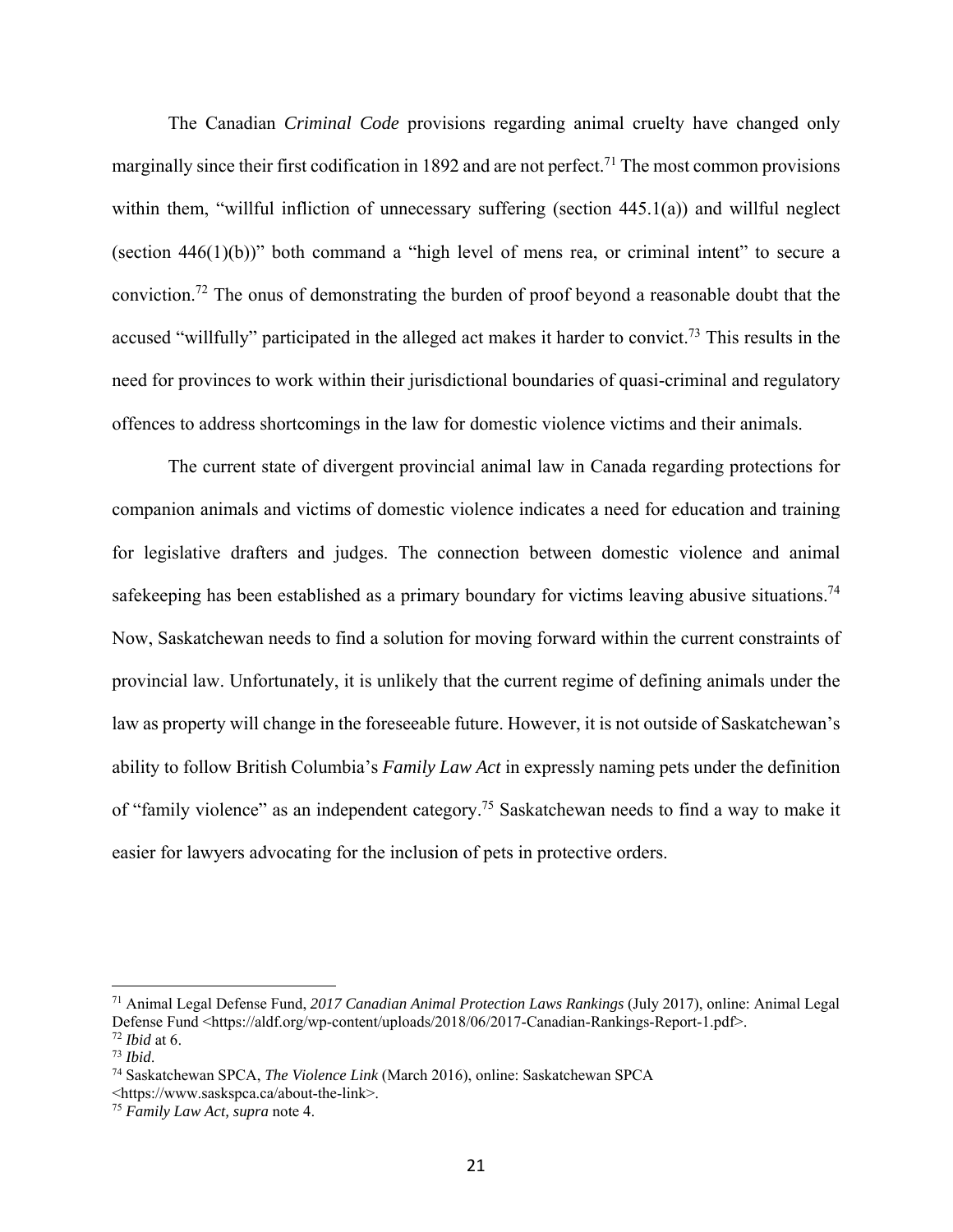Protective orders are made by judges or police to protect the identified person from another. They include conditions that allow for the safety and security for the named person or individuals.<sup>76</sup> While the protective orders cannot be executed to safeguard pets exclusively, they can be included if it would also benefit the protection of the named individual. To clarify, "to get a pet included, the applicant claims that her concern for the animal is related to her own protection".<sup>77</sup> Information like the research conducted by the Saskatchewan SPCA on the connection between animal abuse and domestic violence can be presented as evidence to strengthen protection order applications.<sup>78</sup>

 In discussing ways that the USA could include pets in restraining orders legal writer and editor E. A. Gjelten recommended the following ways laws could acknowledge animal abuse in the domestic violence context where pets are not expressly included in protective orders:

- listing animal cruelty as one of the behaviors that help victims prove they need a protective order;
- including abuse or threats against the victim's pet in the definition of domestic violence or criminal stalking;
- allowing or requiring "cross-reporting" (for instance, animal control officers who are investigating animal cruelty may report signs of domestic violence, child abuse, or elder abuse in the home), or;
- increasing penalties for animal cruelty when it's done in front of a child or in order to intimidate someone.79
- *iv. Looking Forward: What Law Schools Have Classes on Animal Rights Law?*

<sup>76</sup> Tim Battle, *supra* note 1. 77 *Ibid*. 78 Saskatchewan SPCA, *supra* note 74.

<sup>79</sup> E. A. Gjelten, *supra* note 46.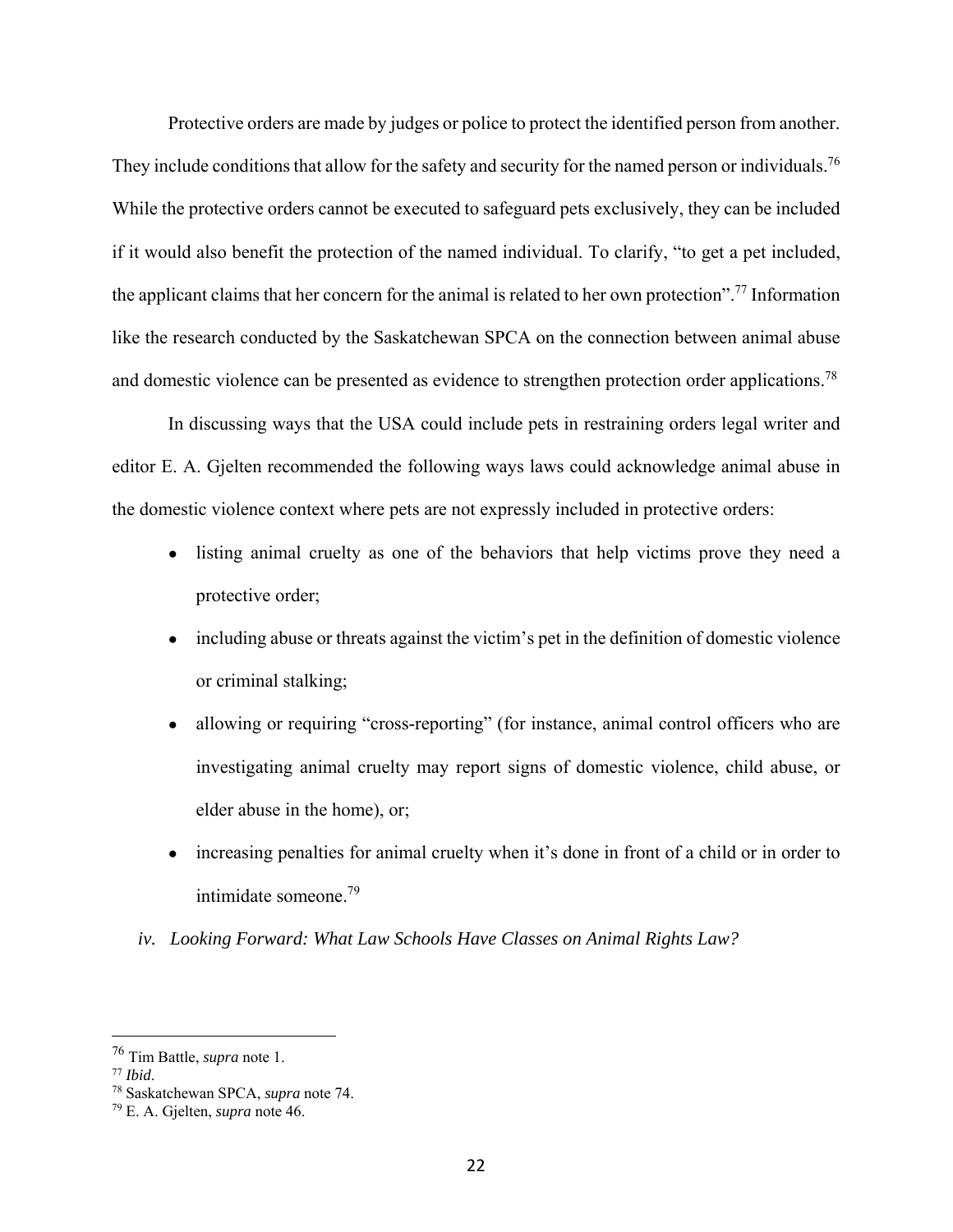Unfortunately, it appears quite unlikely that the province of Saskatchewan, and Canada for that matter, will stop the practice of equating companion animals to property in the eyes of the law in the foreseeable future. However, we can hope to see the silver lining for a better future for animal rights in the country thanks to future generations of legal professionals and the recent emergence of animal law focused classes in seven Canadian law schools.

The University of Alberta Faculty of Law offers a course called Animals and the Law that discusses the increased regulation of human treatment of animals over the past 50 years. $80$  This course is taught by Peter Sankoff the co-host of Animal Justice's podcast Paw and Order. Diving into the concerning ways society treats the care of non-human animals. The course investigates the "history, philosophy, and ethical foundation of humanity's treatment of animals and asks whether our current legal treatment of them accords with our stated goal of preventing 'unnecessary' cruelty to animals".<sup>81</sup> This course is noteworthy as it discusses "common legal problems that arise under the existing paradigm, and considers what these problems reveal about our stated concern for nonhuman animals".<sup>82</sup>

The University of British Columbia Peter A. Allard School of Law offers an Animal Law focused seminar under Topics in Public Law.83 The seminar explores the "vast intersectionality of Animals and the Law" in Canada and internationally.<sup>84</sup> The course offers a critical review of historical and existing treatment of animals in the law with regard for the "theoretical, cultural, socio-economic underpinnings".<sup>85</sup> Law students are invited to "analyze relevant statutes, policies,

1

<sup>80</sup> Faculty of Law, *2019/20 Law Academic Schedule* (2019), online: University of Alberta

<sup>&</sup>lt;https://www.ualberta.ca/law/campus-life/academic-resources>.<br><sup>81</sup> *Ibid.* 

<sup>81</sup> *Ibid*. 82 *Ibid*. 83 Peter A. Allard School of Law, *2019-2020 Course Descriptions* (2019)*,* online: University of British Columbia *<*http://www.allard.ubc.ca/sites/www.allard.ubc.ca/files/uploads/JD/course\_description\_report\_2019w.pdf>.

<sup>84</sup> *Ibid*. 85 *Ibid.*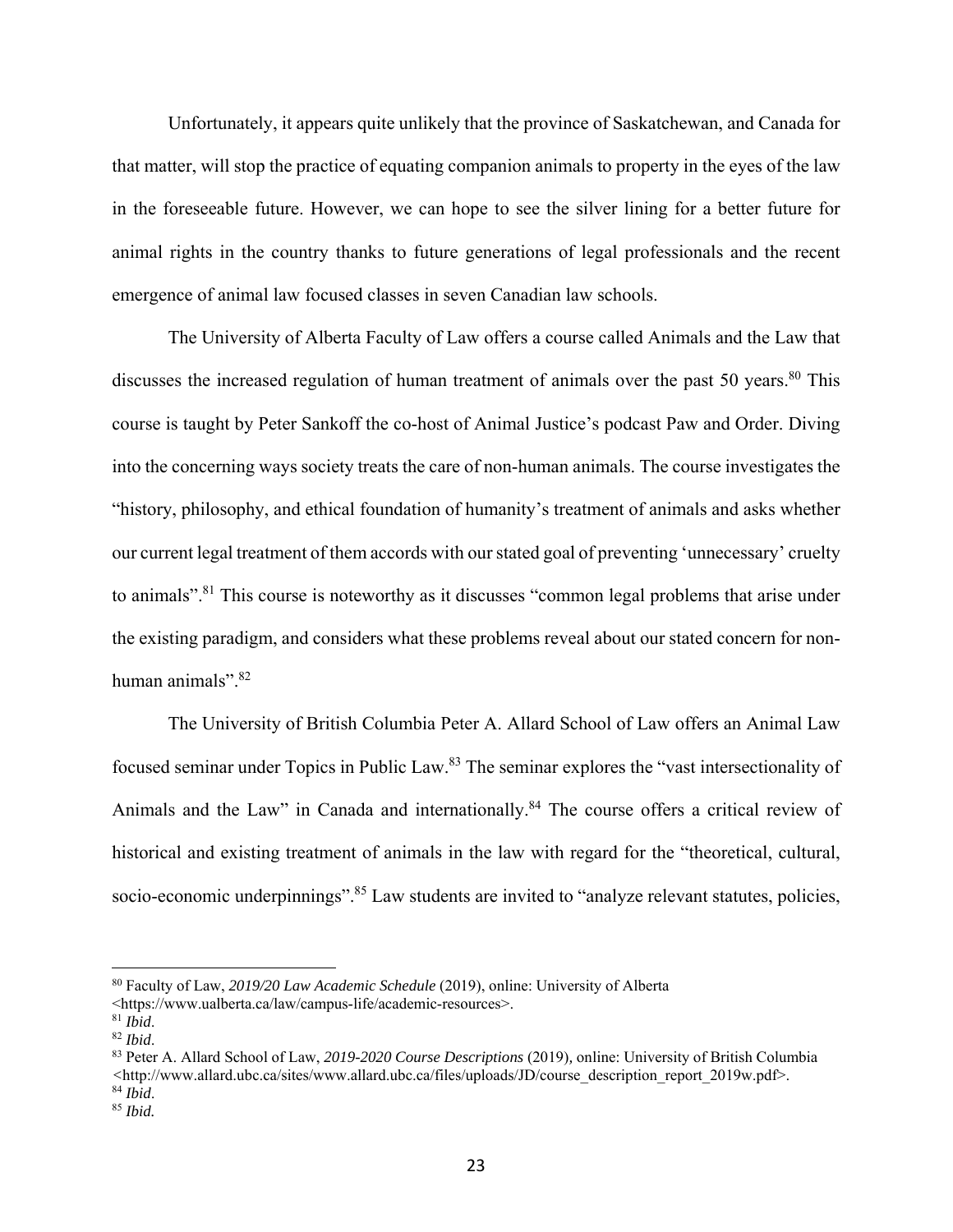case law, secondary sources per legal treatment of animals in tort, property, criminal, family, contract, environmental, administrative, municipal, estate law and more".<sup>86</sup>

The McGill University Faculty of Law offers a specialized topics class on Animal Law under its common law curriculum.<sup>87</sup> The course description indicates, "through a thematic exploration of the major issues facing animal protection in Canada today, this course will introduce students to the legal framework governing human-animal relations, both from a practical and critical perspective".88

The University of New Brunswick Faculty of Law offers an upper year course on Animals, Values and Laws.<sup>89</sup> This course examines moral and legal issues that arise from the "use and misuse of non-human animals".90 Welfare and rights based theories are examined in their application in protecting "the use of animals in scientific research and the food industry, cruelty to and neglect of animals, breeding and keeping of dangerous animals, vegetarianism, animal abuse and family violence, and other topics chosen according to student interest".<sup>91</sup> Each topic contemplates the use and limitations of the current legal regulation while comparing Canada to other international jurisdictions.<sup>92</sup>

Queen's University Faculty of Law offers remarkably more than one class regarding animals and the law. The first course offered is called Animal Law: Property, Personhood and

<sup>86</sup> *Ibid.* 

<sup>87</sup> McGill Faculty of Law, *Course Offerings 2019-*2020 (2019), online: McGill <https://mcgill.ca/lawstudies/courses/current>.

<sup>88</sup> *Ibid.*

<sup>89</sup> University of New Brunswick Faculty of Law, *Courses* (2019), online University of New Brunswick <https://www.unb.ca/fredericton/law/\_assets/documents/forms/courses.pdf>.

<sup>90</sup> *Ibid.*

<sup>91</sup> *Ibid.*

<sup>92</sup> *Ibid.*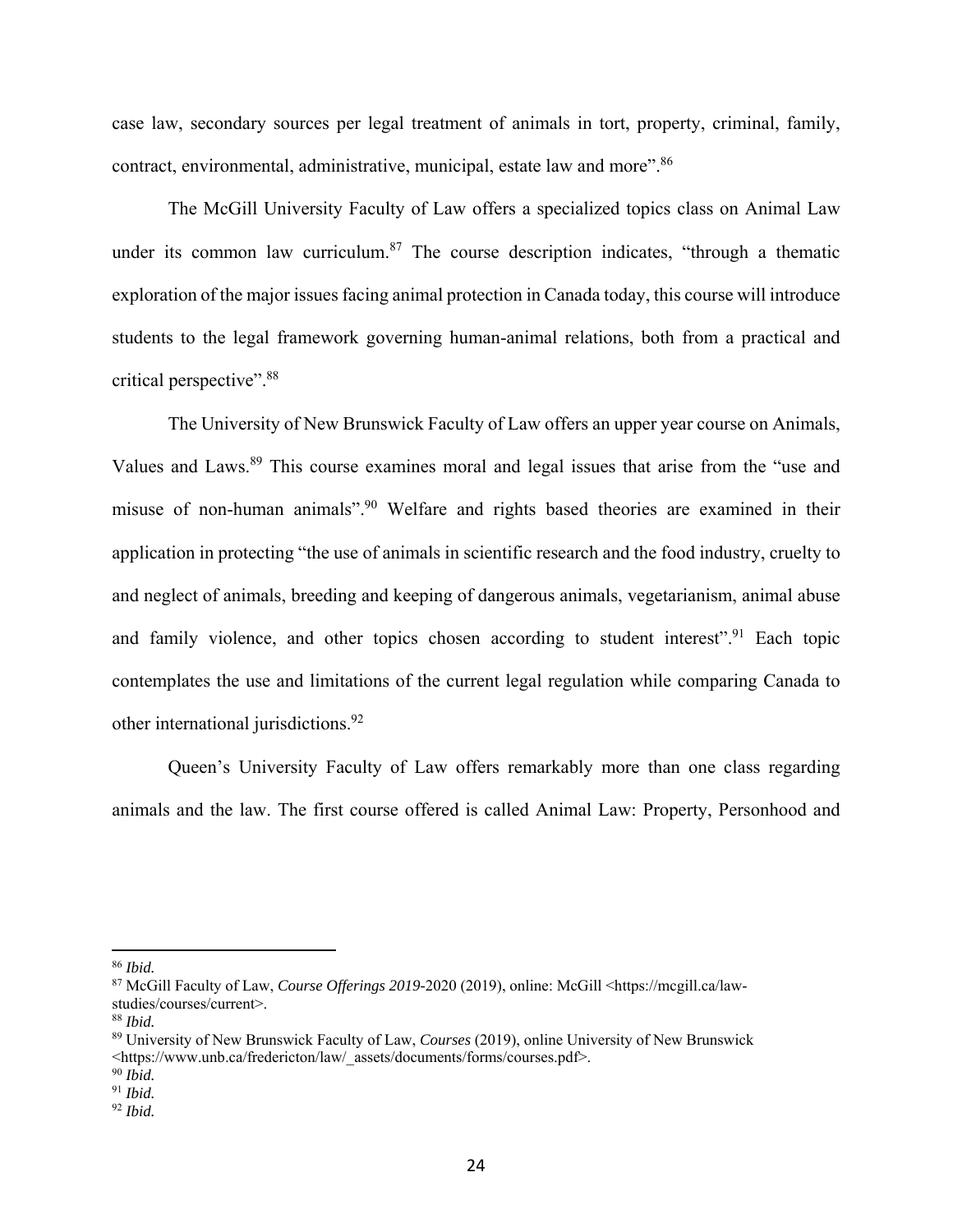Social Membership which is described as a short course that considers the "three different models for defining the legal status of animals" in Canada. $93$  The course description includes:

> Under current Canadian law, animals are defined as 'property' - a legal status that accords them very few protections. Some legal scholars and animal rights activists have proposed instead that animals be defined legally as 'persons', not property, and thereby secure the basic rights of personhood. For example, the Non-Human Rights Project has filed several suits in the United States to secure personhood for primates, so far unsuccessfully. A third model starts from the premise that many animals are members of society, who live and work alongside us, and who should therefore be accorded certain rights of social membership. For example, companion animals might be legally defined as 'members of the family', and service animals might be legally defined as 'workers'. In this short course, we will explore the strengths and weaknesses of these three models.<sup>94</sup>

The second course offered at Queen's is titled Animals, Politics and the Law.<sup>95</sup> The course description is described as follows:

> Animal law is one of the fastest-growing areas of law both domestically and internationally but is also highly contested.

<sup>93</sup> Queen's University Faculty of Law, *Course Catalog* (2019), online: Queen's University <https://law.queensu.ca/sites/default/files/files/Course%20Info%20-%20Timetables/2019- 2020%20Law%20Course%20Catalog.PDF>.

<sup>94</sup> *Ibid*.

<sup>95</sup> *Ibid*.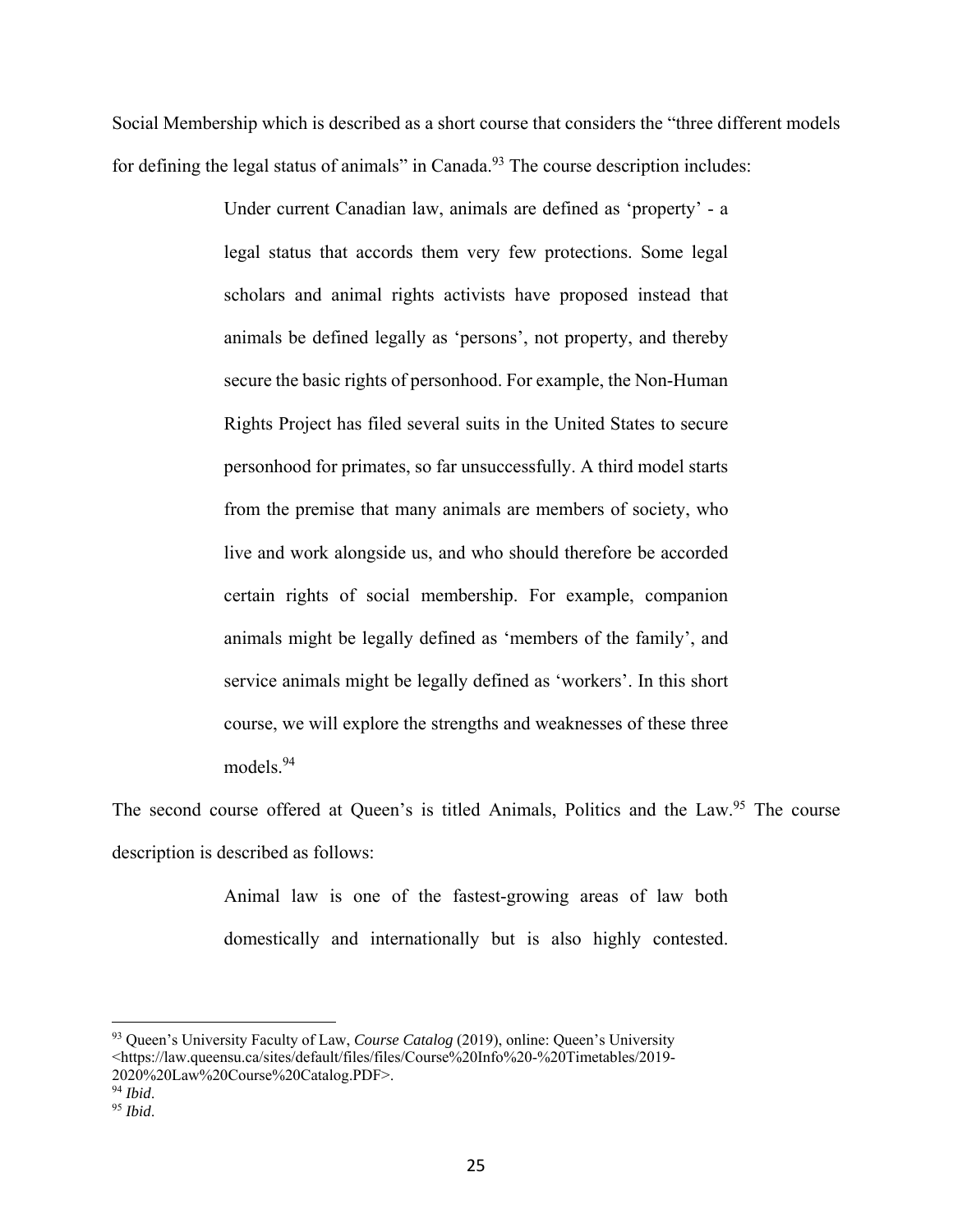Existing laws typically define animals as the property of their human owners - a framework that many critics argue is unable to afford any true protection to the rights and interests of animals. Various models have been proposed to supplement, or entirely replace, this property framework. This seminar will explore existing legislative regimes related to animals in Canada and internationally, and the limited protections they offer. We will then explore a range of proposals by animal rights advocates for future reform of animal law. These include proposals to accord legal standing or legal personhood to animals, to recognize companion animals as members of the family, to accord farm animals and service animals the rights of workers, to accord wilderness animals rights to territory, and more generally to recognize animals as members of our political community, with rights to representation or citizenship. While many of these proposals may seem utopian, we can see preliminary manifestations of these ideas surfacing in a number of recent legal cases and campaigns for legislative reform. In Lesli Bisgould's terms, we can see a possible shift from "animal law" to "animal rights law". We will discuss the prospect for real change in this field, and the capacity of law to serve as a vehicle of justice for animals.<sup>96</sup>

Queen's University Faculty of Law appears to be the best school in Canada for animal law studies in its offering of several comprehensive animal law courses.

<sup>96</sup> *Ibid*.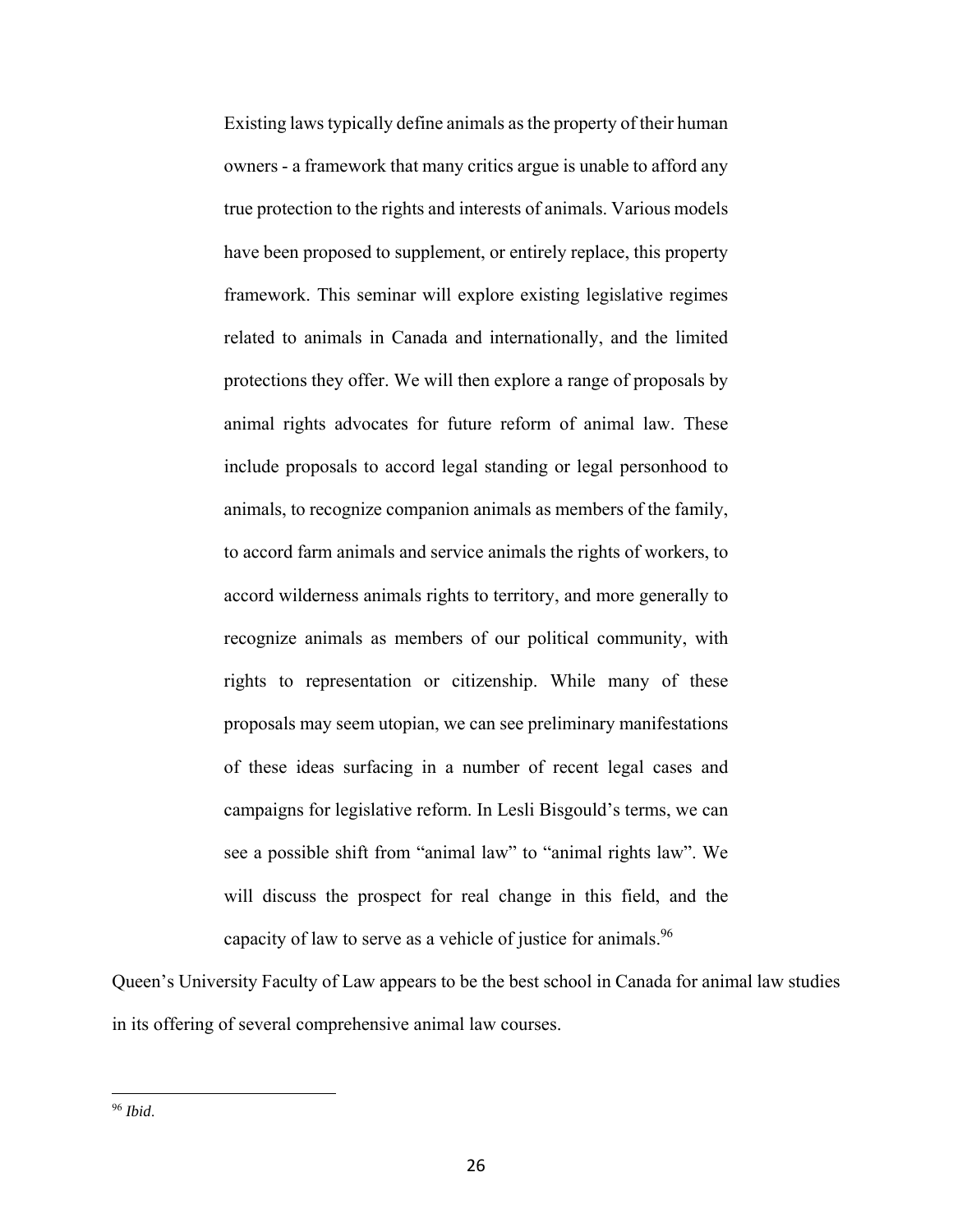The University of Saskatchewan College of Law unfortunately does not offer any standalone animal rights courses. Patricia Farnese's Agricultural Law is the closest alternative in its possible discussion of animal health and welfare in consideration of legislation designed to regulate agriculture.<sup>97</sup> However, this is not guaranteed as Farnese structures the course based on participant students' interest.98

 Thompson Rivers University Faculty of Law currently does not offer an animal law course. However, on September 12, 2019, the faculty and student body published an in-depth consideration of animal law in the *Canadian Journal of Comparative and Contemporary Law*. 99 This was the first time a Canadian legal journal dedicated an entire issue to the individual topic of animal law.100

The University of Toronto Faculty of Law offers Introduction to Animals and the Law.<sup>101</sup> The course description provides:

> The subject of animals and the law has emerged nationally and internationally as a new and important topic which has implications in many traditional legal subject areas. We will examine the unique role that animals play as living property in a legal system conceived by and for human beings. On the one hand, they are things that we eat and use in experiments. On the other hand, they are beloved family companions. How does the law handle the discord?

1

<sup>97</sup> University of Saskatchewan College of Law, *Long Course Descriptions* (2019), online: University of Saskatchewan <https://law.usask.ca/documents/students/jd/2019-2020 Long\_Course\_Descriptions\_v2.pdf>. <sup>98</sup> *Ibid*. 99 Thompson Rivers University, *TRU Law Faculty and Students Publish Journal on Animal Law* (September 2019),

online: Thompson Rivers University <https://inside.tru.ca/2019/09/12/tru-law-faculty-and-students-publish-journalon-animal-law/>.<br> $100$  *Ibid*.

<sup>&</sup>lt;sup>101</sup> University of Toronto Faculty of Law, *Introduction to Animals and the Law* (2019), online: University of Toronto <https://www.law.utoronto.ca/course/2019-2020/introduction-animals-and-law>.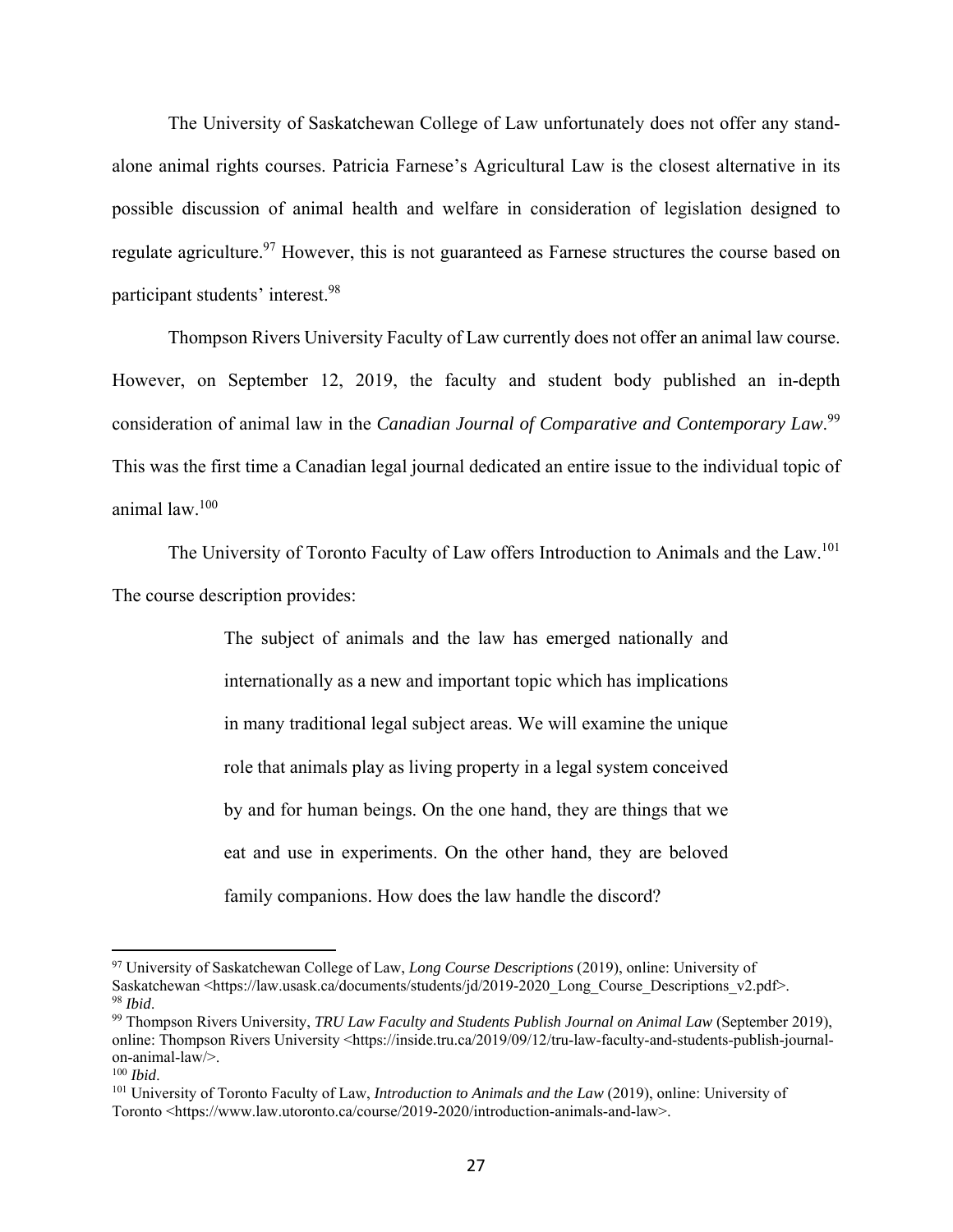This ambiguity will provide the context for examining the history of - and the historical basis for - laws with respect to animals. We will trace these, from the animal trials which began in thirteenth century Europe through the development of anti-cruelty laws to the current struggle to cope with the conflicting implications of biotechnology and other industrial uses of animals. Throughout, we will critically evaluate the legal status of animals as 'property' and consider whether that status is defensible in modern times, asking whether animals should be viewed as objects, as legal subjects, as legal persons or as something else entirely.102

The seminar provides a comprehensive discussion of the current issues facing animals in the legal system with international considerations.

 The University of Victoria Faculty of Law offers a course called Animals, Culture and the Law.<sup>103</sup> The course description provides:

> This seminar will explore the relationships between nonhuman and human animals, focusing on the legal and ethical issues raised by the legal status of animals as property. In particular, we will look at how recent cultural developments have redrawn the human/nonhuman boundary, implicating what it means to be "human" and "animal", and resulting in a renewed questioning of the current scope of legal personhood. Specific themes and topics

1

<sup>&</sup>lt;sup>102</sup> *Ibid.* 103 *University of Victoria Faculty of Law, 2019-20 Course Registration – Preliminary Course Information (2019),* online: University of Victoria <https://www.uvic.ca/law/assets/docs/pcisfall2019/201909-381-animals-deckha.pdf>.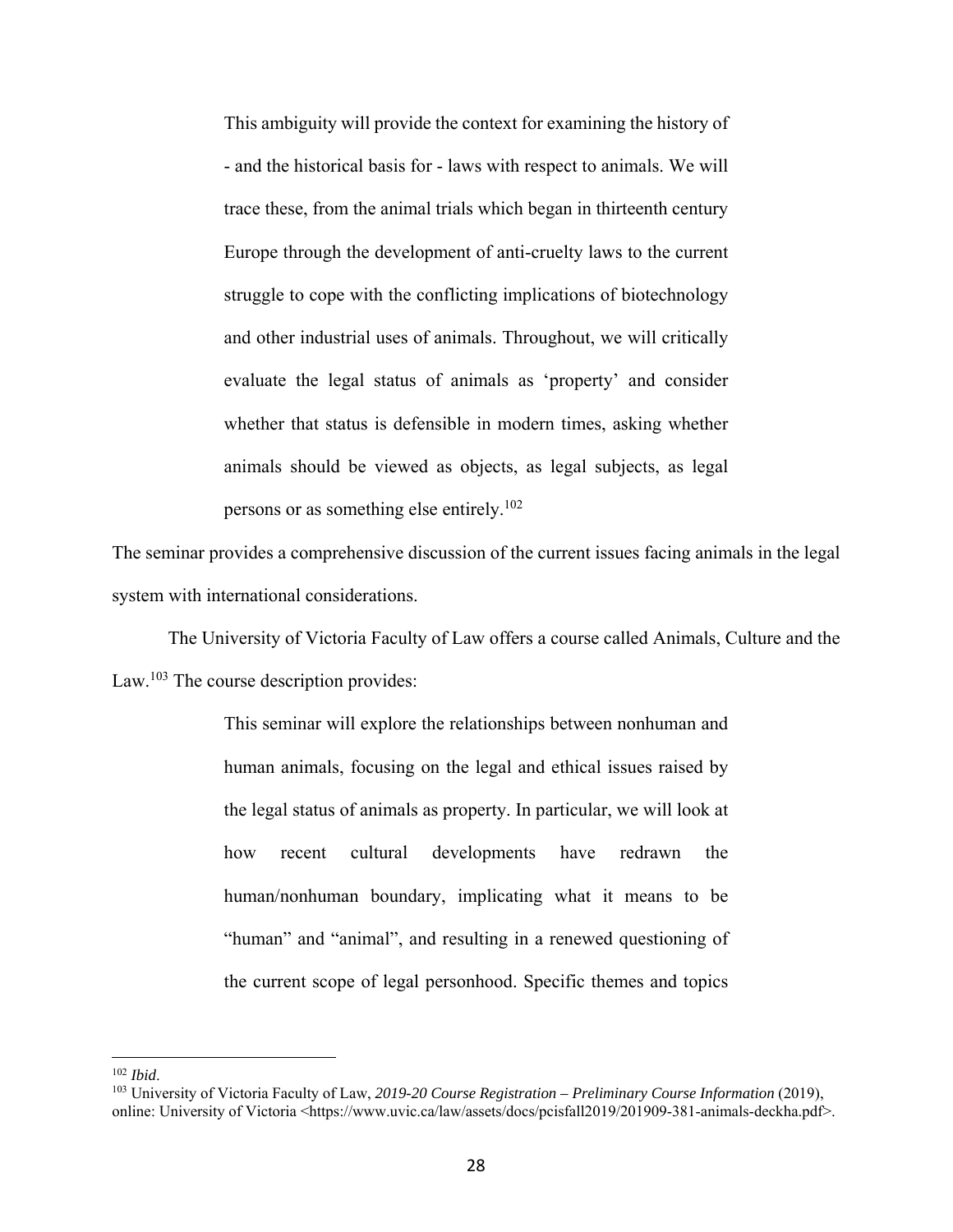that will be explored include: 1) current Canadian jurisprudence characterizing animals as property and the specific legal regulation of animals as food, research tools, entertainers, companions and carriers/symbols of human cultural and religious traditions; 2) various western philosophical positions on animals that animate Canadian law and alternative legal conceptualizations in Indigenous legal orders; 3) theoretical challenges to animal exploitation, subordination, and commodification from deontological, utilitarian, feminist, postcolonial, Indigenous, queer, and poststructuralist traditions; 4) the types of legal and ethical alternatives proposed to supplant animals' current status as property; and 5) the imbrication of cultural and legal ideas about animals, animality, and species with the social constructs of gender, culture, race, class, sexuality, and ability and the connections between speciesism, sexism, racism, capitalism, imperialism and ableism. Adopting animal-centered perspectives (as much as humans can) in relation to the law and contesting anthropocentrism, human exceptionalism, and species as a category is integral to this course. We will also discuss power and hierarchies organized along gender, race, class, culture, and ability to understand the role these social forces play in shaping the legal and cultural treatment of animals.<sup>104</sup>

<sup>104</sup> *Ibid*.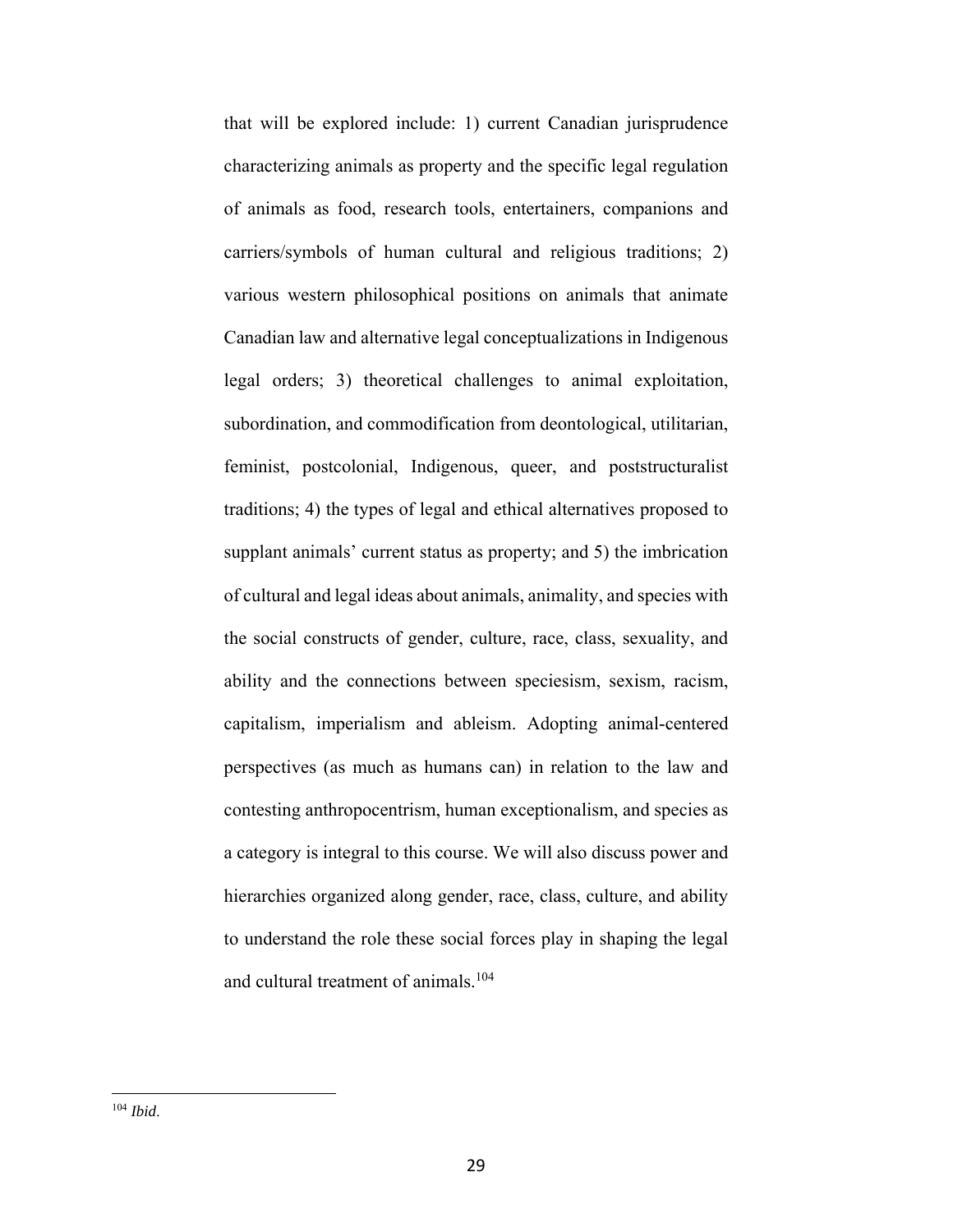This seminar focuses more on the ways different theoretical perspectives can shape the understanding of animal rights laws in Canada.

In addition, Animal Justice, Canada's leading organization of legal advocates for animal rights and protection has made a significant name for themselves since their formation in 2008. Their team of lawyers make it their mission to "work to pass strong new animal protection legislation, push for the prosecution of animal abusers, and fight for animals in court".<sup>105</sup> The organization is also responsible for producing Canada's first animal law podcast, Paw and Order.<sup>106</sup> The podcast allows for the discussion of current issues in animal rights law in both Canada and internationally providing legal insight on real-time issues. In 2019, Animal Justice commenced Canada's inaugural animal law conference.<sup>107</sup>

## **Conclusion**

 $\overline{a}$ 

It is our hope that the Canadian legal system, and in particular Saskatchewan, can move away from the current treatment of pets as property to address the harm and protection of companion animals and potential adverse effects on their owners. Legal reform should have the objective in mind of making it easier for victims of domestic violence to escape violent conditions and ensuring the safety of their pets in the process.

<sup>105</sup> Animal Justice, *About Us* (2015), online: Animal Justice <https://www.animaljustice.ca/about-us>.

<sup>106</sup> Animal Justice, *Paw & Order Podcast* (2020), online: Animal Justice <https://www.animaljustice.ca/podcast>. 107 Canadian Animal Law Conference (2020), online: Canadian Animal Law Conference

<sup>&</sup>lt;https://www.canadiananimallawconference.ca>.